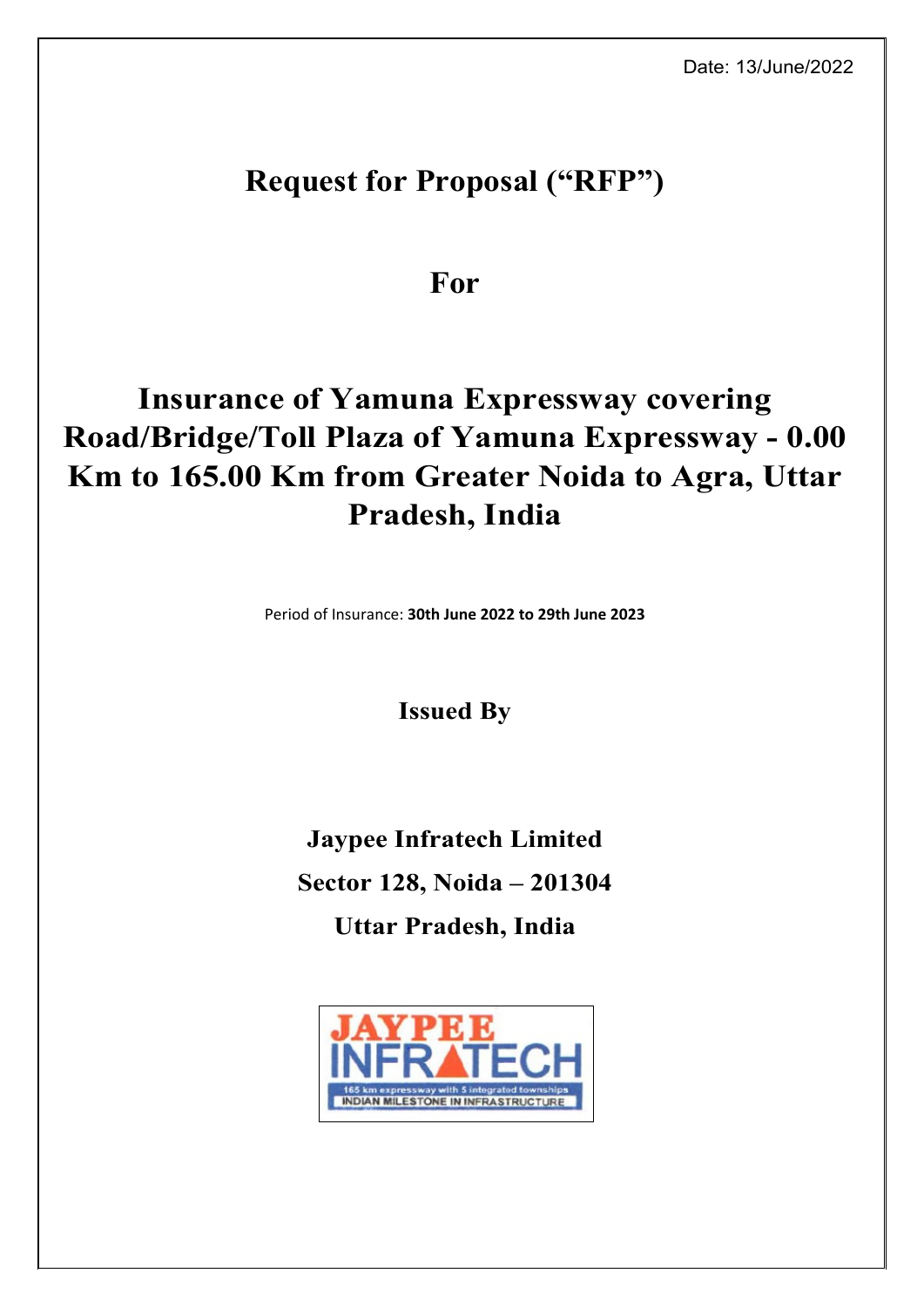#### **1. About the company**

Jaypee Infratech Limited (hereinafter referred to as 'JIL') is an Indian infrastructure development company which has developed the Yamuna Expressway and engaged in the development of related real estate projects. JIL a subsidiary of the Jaypee Group, was incorporated on April 5, 2007 as a Special Purpose Vehicle (SPV) to develop, operate and maintain the Yamuna Expressway in the state of Uttar Pradesh, connecting Noida and Agra.

JIL has constructed 165 km long 6 lane Yamuna Expressway project from Noida to Agra on BoT basis and ribbon development on 6,175 acres at five locations along the expressway for commercial, industrial, institutional, residential and amusement purposes, is also being undertaken as an integral part of the project.

JIL since 09.08.2017, has been undergoing Corporate Insolvency Resolution Process ("CIRP") in terms of the provisions of the Insolvency & Bankruptcy Code, 2016 ("IBC") vide order dated 09.08.2017 and 14.08.2018 passed by the Hon'ble National Company Law Tribunal ("NCLT") Allahabad read with order dated 09.08.2018 passed by the Hon'ble Supreme Court of India in Writ Petition (Civil) No. 744/2017 and order dated 06.11.2019 passed by the Hon'ble Supreme Court of India in the matter of Jaiprakash Associates Ltd. & Anr. Vs. IDBI Bank Ltd. &Anr.(Civil Appeal bearing Diary No 27229 of 2019 and Civil Appeal No 6486 of 2019).

In terms of Hon'ble Supreme Court order dated 06.11.2019, the Committee of Creditor ("CoC") approved the Resolution Plan of NBCC India Limited ("NBCC") on 17.12.2019. The approved resolution was filed with Adjudicating Authority for its approval. The Hon'ble NCLT, Principal Bench (Delhi) vide its order dated 03.03.2020 approved the Resolution Plan of NBCC with certain modifications.

The successful Resolution Applicant (NBCC) preferred to file an appeal before the Hon'ble National Company Law Appellate Tribunal ("NCLAT") against the Hon'ble NCLT order dated 03.03.2020 against certain modifications made to its Resolution Plan.

Vide order dated 06.08.2020 passed in Civil Appeal Diary No(s). 14741/2020 in the matter of Jaypee Kensington Boulevard Apartments Welfare Association & Ors. and NBCC, the Hon'ble Supreme Court transferred the appeal of NBCC along with other connected appeals filed against the said order of Hon'ble NCLT to Hon'ble Supreme Court of India and vide order dated 24.03.2021 directed the IRP to invite fresh/revised resolution plans only from NBCC and Suraksha and complete the CIRP within 45 days from the date of the order. Presently the CIRP process of JIL is on-going.

Subsequently, the CoC approved the Final Resolution Plan submitted by Suraksha Realty Limited along with Lakshdeep Investments and Finance Private Limited ("Suraksha Group") dated June 7, 2021 (read with its addendum) on June 23, 2021 and has been submitted to the Hon'ble NCLT pending for approval.

# **2. Scope of work**

The purpose of this RFP is to inform Prospective Insurers about the requirement of the Company and to solicit their interest in providing suitable insurance cover.

Bids are being invited from insurance companies registered with IRDA. The Bidder will insure 165 km long Yamuna expressway spanning from Greater Noida to Agra and Agra to Greater Noida as per the terms of reference defined in clause 3 of this Request for Proposal ("RFP").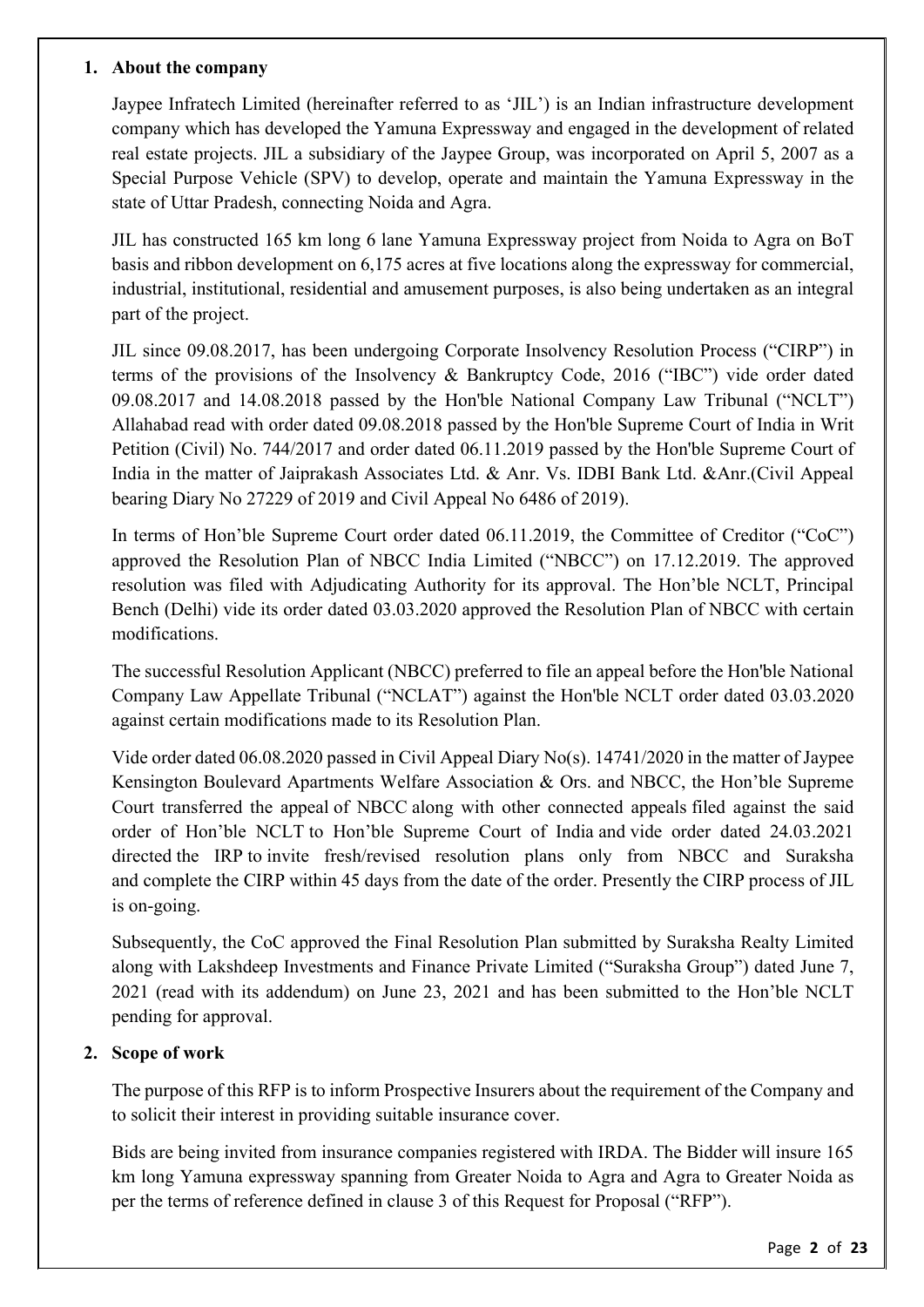The insurance cover is to be provided on a 'Replacement Cost' basis and the bidder is free to assess the value to be insured as part of each policy.

The assignment would be awarded to Bidder (s) quoting the lowest insurance premium subject to fulfilment of his/their eligibility criteria and other terms, as specified in this RFP.

# **3. Terms of Reference**

Insurance policy for 165 KM stretch Yamuna Expressway from Greater Noida to Agra

The policy as defined should insure loss suffered due to the factors defined in **Schedule - 3**

# **4. Schedule of Events**

The following schedule is provided for planning purposes only. JIL may alter this schedule at any time and accept no responsibility for adherence to this schedule

| S.             | Particular                                       | Timeline                                |
|----------------|--------------------------------------------------|-----------------------------------------|
| No.            |                                                  |                                         |
|                | <b>RFP</b> Issuance Date                         | $13th$ June 2022                        |
| $\overline{2}$ | Seeking queries for RFP                          | 15 <sup>th</sup> June 2022 by 12 PM     |
| 3              | Last date and Time for proposal submission       | $20th$ June 2022 up to 5 PM             |
| $\overline{4}$ | Opening of Technical Bid                         | $21st$ June 2022                        |
| 5              | Opening of Financial Bid                         | $21st$ June 2022                        |
| 6              | Submission of bid                                | On the addresses as defined in clause 5 |
|                |                                                  | of this RFP                             |
| $\overline{7}$ | Name of the contact person for any clarification | Mr. PP Singh                            |
|                |                                                  | Mr. Aditya Gupta                        |
|                |                                                  | Mr. Sanjiv Bajaj (YEP - Incharge)       |
| 8              | Address for communication                        | Jaypee Infratech Limited                |
|                |                                                  | Sector 128, Noida - 201304              |
|                |                                                  | Uttar Pradesh, India                    |

- Proposal shall remain valid for 30 days from the last date of submission
- JIL reserves the right to change these dates with appropriate intimation to the bidders

# **5. Submission of Proposal**

The bids are to be submitted in single-stage two-part system comprising of:

- a. Technical Bid
- b. Financial Bid

Proposals are needed to be submitted in hard copy in a sealed envelope addressed to The IRP, Jaypee Infratech Limited by Speed Post /Registered Post/ by Courier/ or may be dropped in Bid Drop Box at Jaypee Infratech Limited, Sector 128, Noida – 201304, Uttar Pradesh, India.

The Technical Proposal shall be placed inside a sealed envelope clearly marked "TECHNICAL PROPOSAL". Similarly, the Financial Proposal shall be placed inside a sealed envelope clearly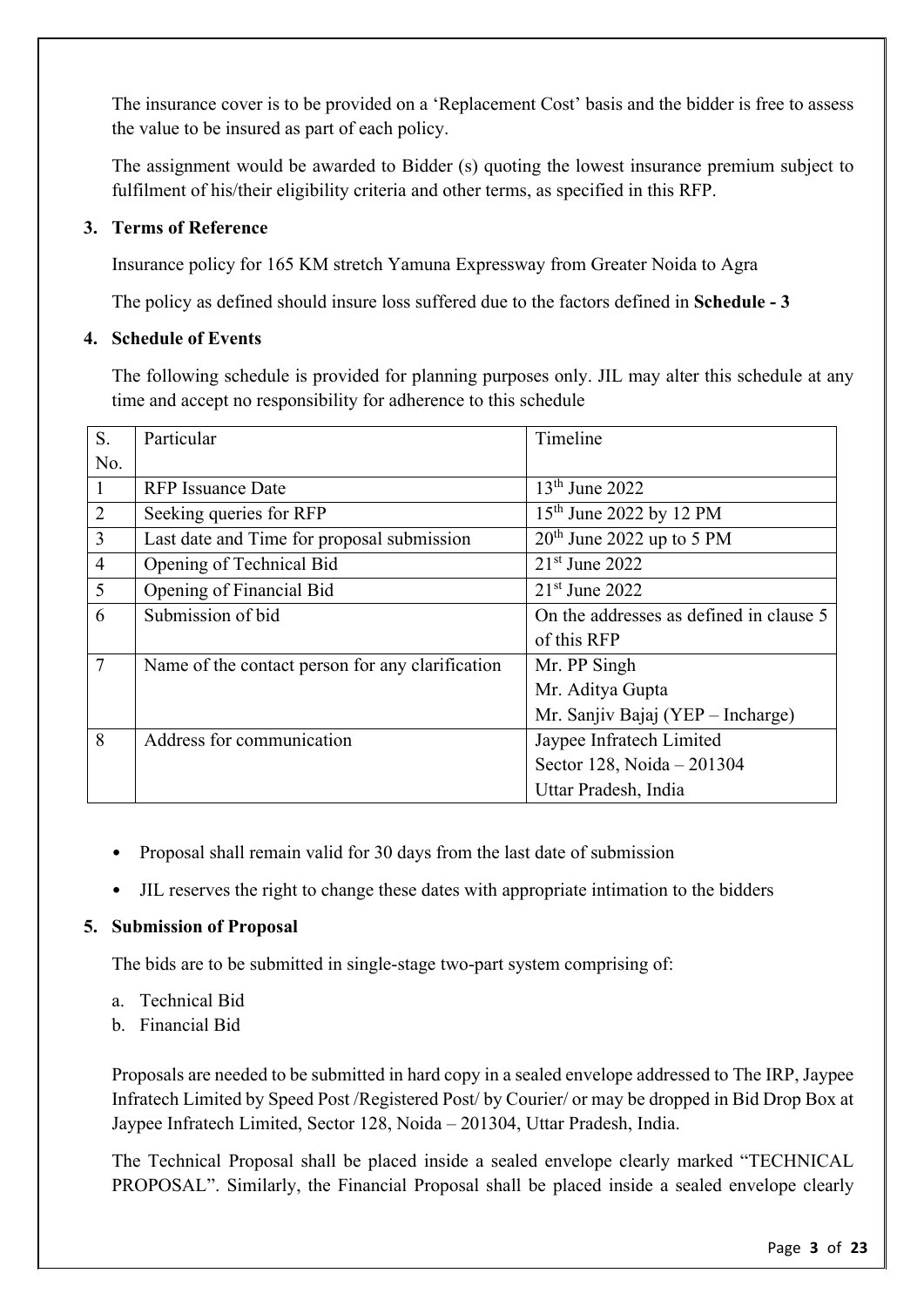marked "FINANCIAL PROPOSAL" with a warning "DO NOT OPEN WITH THE TECHNICAL PROPOSAL."

The sealed envelopes containing the Technical and Financial Proposals shall be placed into one outer envelope and sealed.

Proposal can also be submitted in soft copies electronically on [IRPJIL@bsraffiliates.com](mailto:IRPJIL@bsraffiliates.com) using valid digital signature certificates. Bidders will be required to assign a password to the soft copies of their bid. Respective passwords need to be submitted separately on 21 June 2022 on [IRPJIL@bsraffiliates.com.](mailto:IRPJIL@bsraffiliates.com)

The proposal may be submitted along with the covering letter detailing the proposal, the information/documents indicated in the Annexures and the declaration, signed by the authorized signatory with Seal of the Company. All pages are required to be signed.

- JIL takes no responsibility for delay or non-receipt of bids sent. The bids received after the specified time of their submission shall be treated as 'Late Bids' and shall not be considered. Insurance Companies are advised to submit the bids in format as per annexures attached and any other relevant supporting documents duly stamped and signed along with date as token of acceptance of the terms & conditions of document
- Any change notices, appendices and addenda issued for this Request for Proposal shall be considered part of this proposal document
- The proposal must be written in ink or type written. Erasure, overwriting or strikeouts must be initialed by the person signing on behalf of the bidder.
- Bidders willing to submit revised bids may do so before, closing date & time.
- All Proposal shall become a property of JIL.
- It is the responsibility of each bidder to submit all the required documents as outlined in this RFP.
- Failure to quote on all options set out will disqualify your proposal.
- The prospective bidder shall submit the documents as per the schedule provided in clause 14 of this RFP via email to the Interim Resolution Professional ("IRP") of JIL appointed vide aforementioned orders of the Hon'ble NCLT and Hon'ble Supreme Court. The bidders are asked to send a mail to the following email addresses:
	- o IRPJIL@bsraffiliates.com

#### **6. Bid Validity**

The proposals shall remain open for acceptance by JIL for a period of not less than Thirty (30) days from the due date for the receipt of proposals.

# **7. Bid Submission format**

The entire proposal shall be submitted strictly as per the format specified in this Request for Proposal. Bids with deviation from this format shall be liable for rejection

# **8. Amendment of RFP Document**

— All the amendments made in the document shall be communicated to the bidders via email from our designated email address **irpjil@bsraffiliates.com**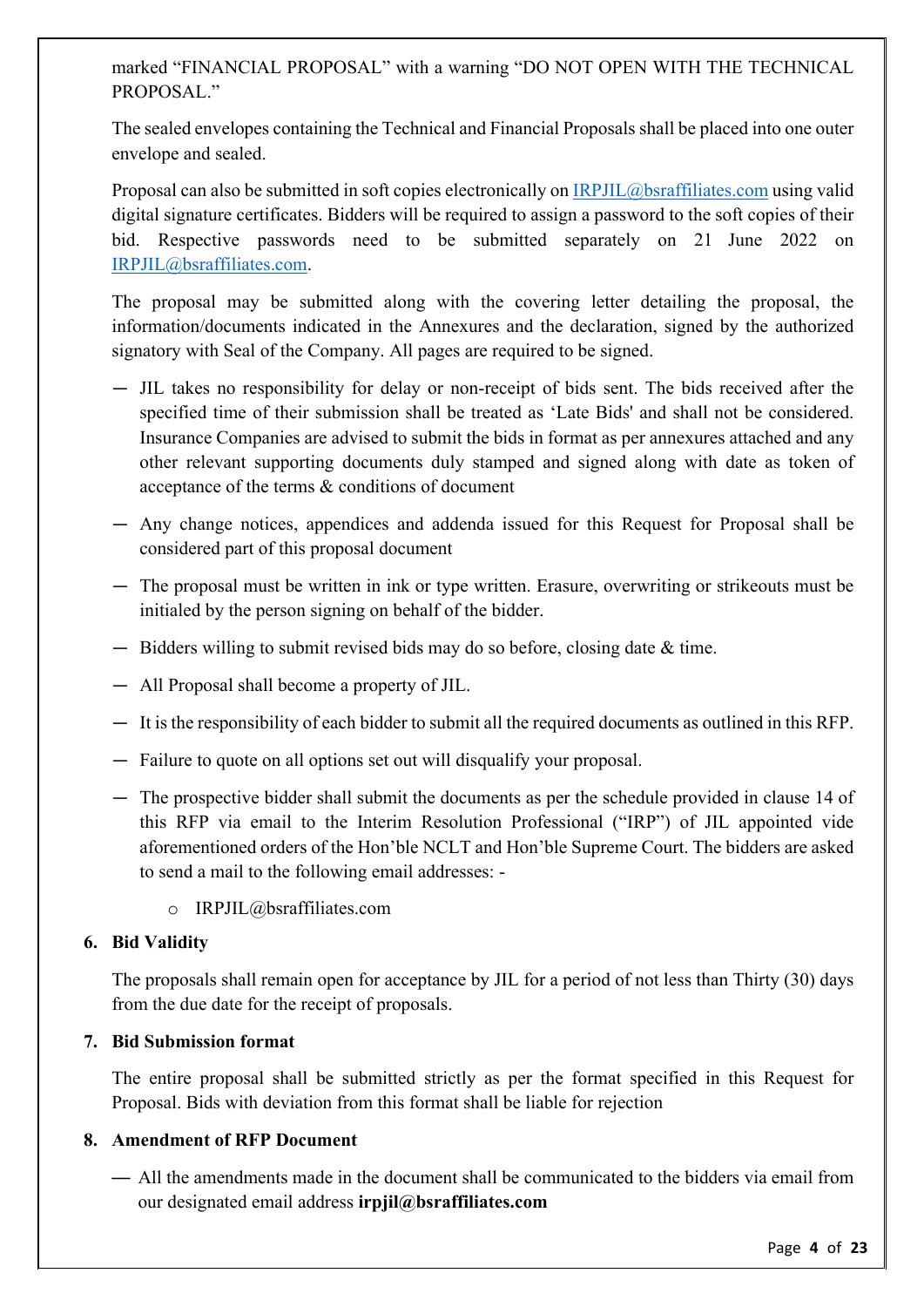— The bidders are advised to visit the website [www.jaypeeinfratech.com](http://www.jaypeeinfratech.com/) on regular basis for checking latest updates of this RFP document. JIL also reserves the rights to amend the dates mentioned in this RFP for successful bid process.

# **9. Eligibility Criteria (All mandatory Provisions)**

It is mandatory for the potential Bidders to ensure that the following minimum eligibility criteria are met in order to participate in the process:

| S.no           | Eligibility Criteria                                                                     |
|----------------|------------------------------------------------------------------------------------------|
|                | The Insurance company should have been in existence in India for a period of at least 5  |
|                | Years on date of Bid. The insurance company must have solvency ratio as mandated by IRDA |
|                | guideline (Along with proof of solvency if any)                                          |
| 2              | Bidder should be registered with IRDA with a valid IRDAI license                         |
| $\overline{3}$ | The bidders should have large corporate/ Public Sector/government clients and average    |
|                | annual premium receipt in case of the insurance company during the last 3 years, ending  |
|                | March 31, 2021 should be Rs.500.00 Crores or more                                        |
| 4              | The insurance companies are required to submit the bids directly and may include a       |
|                | well-established and reputed Intermediary company / broker which are Registered/Issued   |
|                | License by Insurance Regulatory and Development Authority (IRDA) for servicing of        |
|                | claims. An insurance company may nominate only 1 Intermediary company / broker           |
|                | which may deal in administrative matters of insurance policy. Also, to avoid conflict of |
|                | interest, one broker may only represent one insurance company.                           |

# **10. Bid Evaluation**

Each response to this Request for Proposal will be evaluated by JIL to determine the degree to which It responds to the requirements set out. Financial proposal submitted under clause 12 will be opened for evaluation only for those bidders whose Technical proposal get qualified as per the Eligibility criteria mentioned in Clause 9.

# **11. Authentication of Bid**

The digital soft copy or hard copy shall be signed, stamped and submitted along with the bid. Authorized person of the bidder who signs the bid shall have the authority letter from the bidder, which shall be submitted with the Bid. All pages of the bid and its annexures, etc. shall be initialed and stamped by the person or persons signing the bid. In the case of the Board resolution authorizing a person as the person responsible for the bid, the Board resolution shall be submitted. In case of power of attorney, the same shall be submitted.

# **12. Financial Proposal**

Financial bid shall be submitted based on list of assets provided in Annexure 3. The bids shall be as per format. The Bidder must quote rates in figures and words in the prescribed format (Annexure 6). In case of any discrepancy rates quoted in words will prevail. The Bidders will have to indicate the time they require for settlement and payment of claim(s). The total premium quoted should be all-inclusive and should include all applicable taxes/levies. No amount other than the one quoted shall be payable by JIL under any circumstances for the defined scope of insurance coverage. Also, Bidders need to quote the financial proposal in below terms –

— Annual Premium payment (at the beginning of the year)

# **13. Authorized Signatory**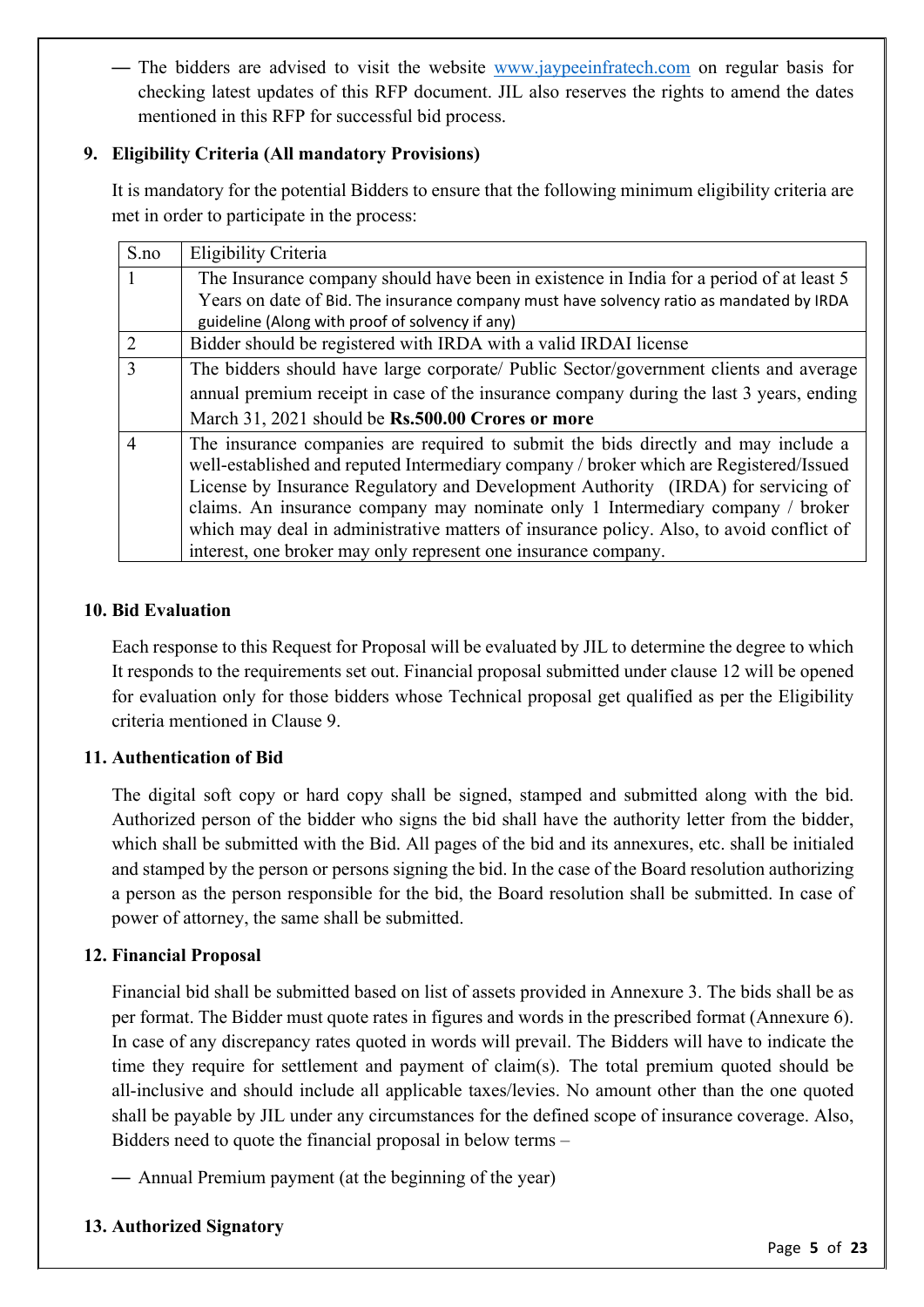The proposals should be complete with all documents duly signed by authorize signatory, all information details are required to be supported by documents duly certified by the authorized signatory.

Proof of the Authorized Signatory having the authority to sign the documents (Copy of board Resolution/ Power of Attorney) must be enclosed.

#### 14. **Disqualification:**

JIL may at its sole discretion and at any time during the evaluation of proposal, disqualify any bidder, If the bidder has:

- Made misleading or false representations in the forms, statement and attachments submitted in proof of the eligibility requirements.
- Failed to provide related clarifications, when sought.
- Failed to comply with the terms and conditions mentioned in this RFP.
- If the bid is not as per the format prescribed in this RFP.
- If the bid and other documents are not duly signed by the authorized signatory of the Bidder.
- Been declared "non-cooperative" by JIL in its correspondence.
- Been declared ineligible by the Government of India/State/UT/IRDA Government for corrupt and fraudulent practices or blacklisted.

If any information comes to the knowledge of JIL which would have entitled JIL based on the prescribed RFP/ submission requirement specified above, to reject or disqualify the Bidder, JIL reserves the right to reject the Bid of the bidder at the instant time, or at any time thereafter as and when such information comes to the knowledge of JIL.

#### **15. Completeness of Response**

Bidders are advised to study all instructions, forms, terms, requirements and other information in the RFP documents carefully. Submission of bid shall be deemed to have been done after careful study and examination of the RFP document with full understanding of its implications.

The response to this RFP should be full and complete in all respects. Failure to furnish all information required by the RFP document or submission of a proposal not substantially responsive to the RFP document in every respect will be at the Bidder's own risk and may result in rejection of its Proposal

#### **16. Addressing**

All completed bid documents should be sent at the email addresses mentioned in clause 5

#### **17. Language**

The Bidder shall quote the rates in English language and Hindi-Arabic numerical. The rate shall be in whole numbers. These rates shall be entered in figures as well as in words. In the event of variation in number written in figure and words, **the number written in words will be taken as final**. In the event of the order being awarded, the language of all services, manuals, instructions, technical documentation etc. provided for under this contract, will be in English.

#### **18. Clarification of Bid Document**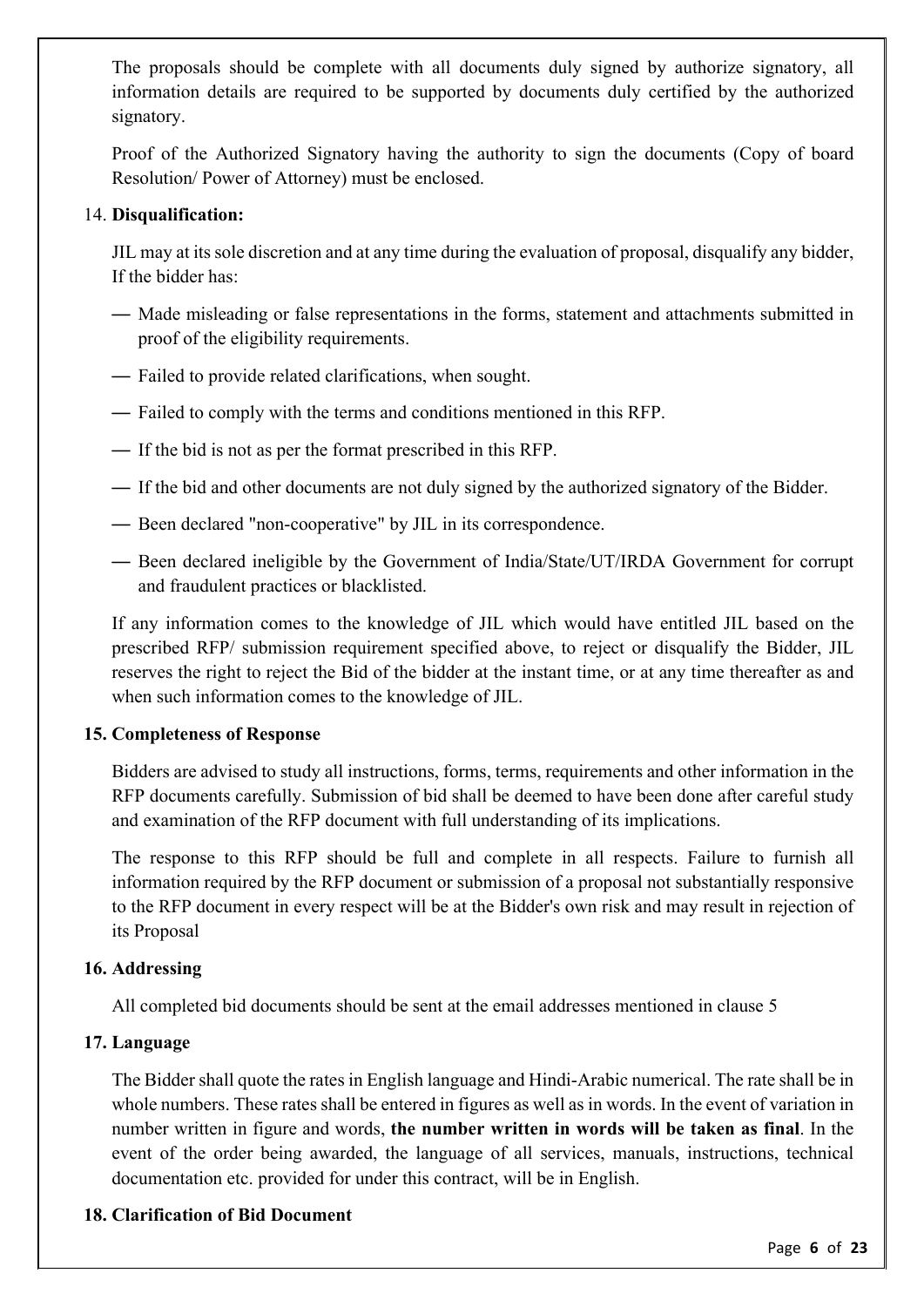The prospective Bidders requiring any clarification of the RFP may be sent by e-mail at irpjil@bsraffiliates.com as per the schedule of dates given in this RFP.

#### **19. Contract Period**

These properties will have to be insured adequately and accurately by endorsement up to a period of one year so that specified risks are fully covered, and renewal dates are aligned to a single date.

# **20. Award of Contract**

The successful bidder shall be required to accept the contract within 2 days after issuance of Letter of Intent/ Award and return the duplicate copy of Letter of Intent/ Award, duly signed by an authorized signatory of the company.

# **21. Contacting JIL**

No bidder shall contact JIL on any matter relating to its bid, from the time of bid opening to the time the contract is awarded. If Bidder wishes to bring additional information to the notice of JIL, it should be done in e-mail at irpjil $@$ bsraffiliates.com

#### **22. Execution of the work not covered under this agreement**

Any other insurance not covered under this scope of quotation document deemed to be part of the assignment may be assigned to the successful Bidder on mutually agreed terms & condition.

#### **23. Clarification of bids**

During evaluation of Bids, JIL, at its discretion, may ask the Bidder for clarification of its Bid. The request for clarification and the response shall be in writing (Email), and no change in the substance of the bid shall be sought, offered or permitted.

# **24. Preliminary examinations**

- JIL will examine the Bids to determine whether they are complete, the documents have been properly signed, supporting papers/documents attached and the bids are generally in order
- JIL at its sole discretion, waive any minor infirmity, nonconformity or irregularity in a Bid which does not constitute a material deviation, provided such a waiver does not prejudice or affect the relative ranking of any bidder.
- Prior to the detailed evaluation, JIL will determine the substantial responsiveness of each Bid to the RFP. For purposes of these clauses, a substantially responsive Bid is one, which conforms to all the terms and conditions of this RFP without material deviations.
- If a Bid is not substantially responsive, it will be rejected by JIL and may not subsequently be made responsive by the bidder by correction of the nonconformity
- The bidder is expected to examine all instructions, forms, terms and specification in this RFP.

# **25. Reservation rights**

Bid submitted in response to this Request for Proposal is binding on the Bidder and Bidders will not have the right to change conditions, terms or prices of the proposal once the proposal has been submitted in writing to JIL, nor shall bidders have the right to withdraw a proposal once it has been submitted.

# **26. Confidentiality**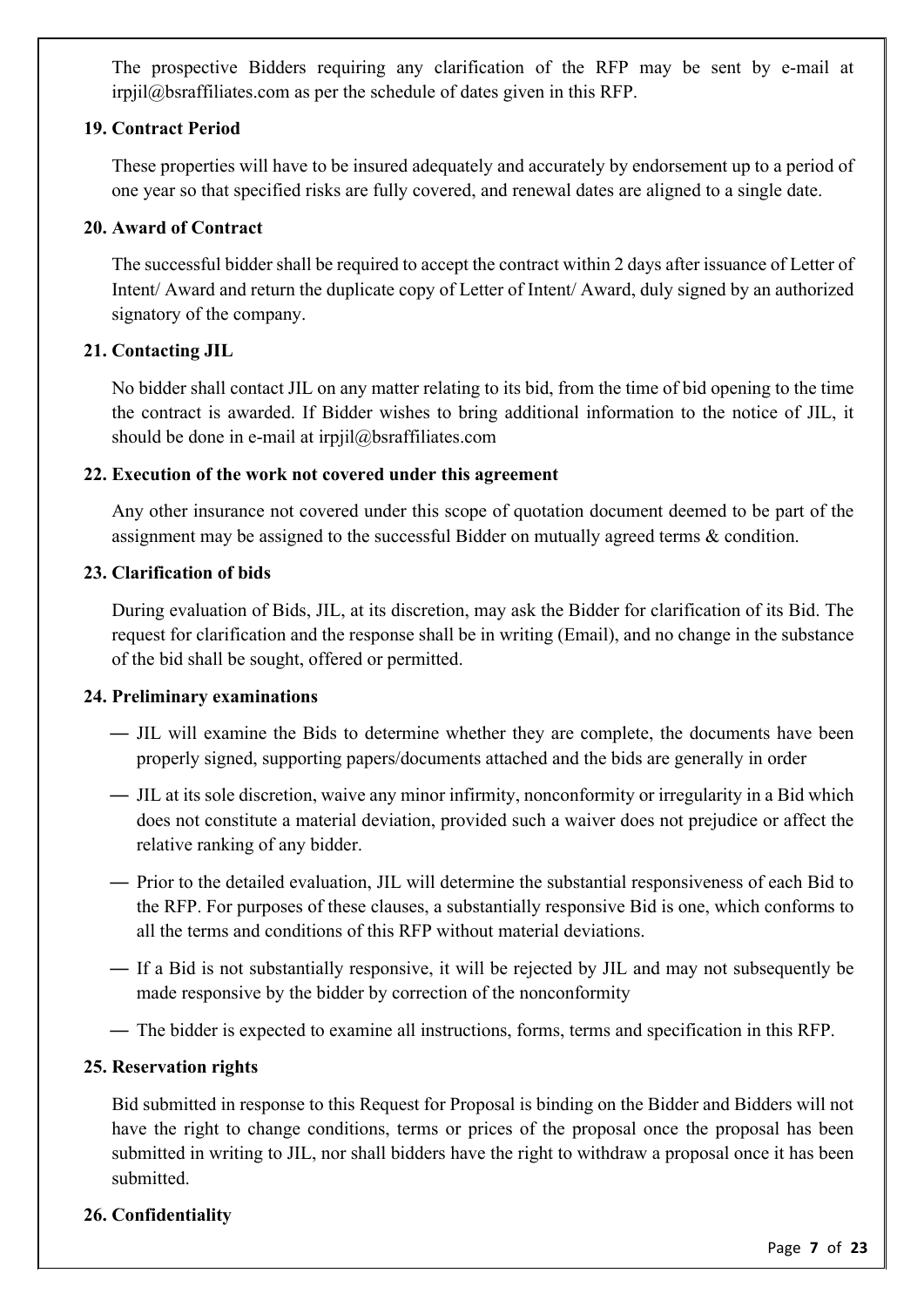The Bidder shall agree that all confidential information relating to the transaction or the engagement and disclosed for the purpose of this engagement shall be kept confidential, from the date hereof until the end of a period of 1 year from the date of completion of the Transaction to termination of this RFP, whichever is earlier.

#### **27. Check list**

Successful Bidder in consultation and agreement with JIL shall prepare standard checklist of documentation required for early settlement and provide time frame for settlement of claim.

#### **28. Deputation of Surveyors**

To facilitate early survey/assessment of the loss/damage in case of any claim, the bidder will have to depute the surveyor in consultation with JIL at the site of loss/damage within 36 hours from the time of intimation by JIL about the claim.

#### **29. Claims management services**

Please describe in detail how claims for JIL will be handled. Provide an overview of the Claims Management Program that your organization would use. Outline the claim/incident reporting procedure(s) that would be implemented to standardize this process in a multi-site operation.

Discuss the use of adjusters, legal representatives, investigation and settlements

#### **30. Added Value Service**

Bidders are encouraged to include any innovative enhancements/recommendations which in their opinion would improve JIL's Insurance Management Programs. Please provide such recommendations on a separate, clearly titled document.

# **31. Fraud and Corrupt Practices**

The Bidder and their respective officers, employees, agents and advisers shall observe the highest standard of ethics during the Evaluation and Selection Process.

Notwithstanding anything to the contrary contained in this RFP, JIL shall reject a proposal without being liable in any manner whatsoever to the Bidder, if it determines that the Bidder has, directly or indirectly or through an agent, engaged in corrupt practice, fraudulent practice, coercive practice, undesirable practice or restrictive practice (collectively the "Prohibited Practices") in the Evaluation and Selection Process.

In such an event, JIL shall, without prejudice to its any other right or remedies, be entitled to corrective legal action including recovery of damages, as the case may be.

Without prejudice to the rights of JIL under Clause 14 here in above and the right and remedies which JIL may have under the Work Order / Award Letter- (AL), if a Bidder, is found by JIL to have directly or Indirectly or through an agent, engaged or indulged in any corrupt practice, fraudulent: practice, coercive practice, undesirable practice or restrictive practice during the Selection Process, or after the issue/acceptance of the AL, such Bidder shall not be eligible to participate in any assignment or RFP issued by JIL during a period of 2 (two) years from the date such Bidder is found by JIL to have directly or through an agent, engaged or indulged in any corrupt practice, fraudulent practice, coercive practice, undesirable practice or restrictive practice, as the case may be.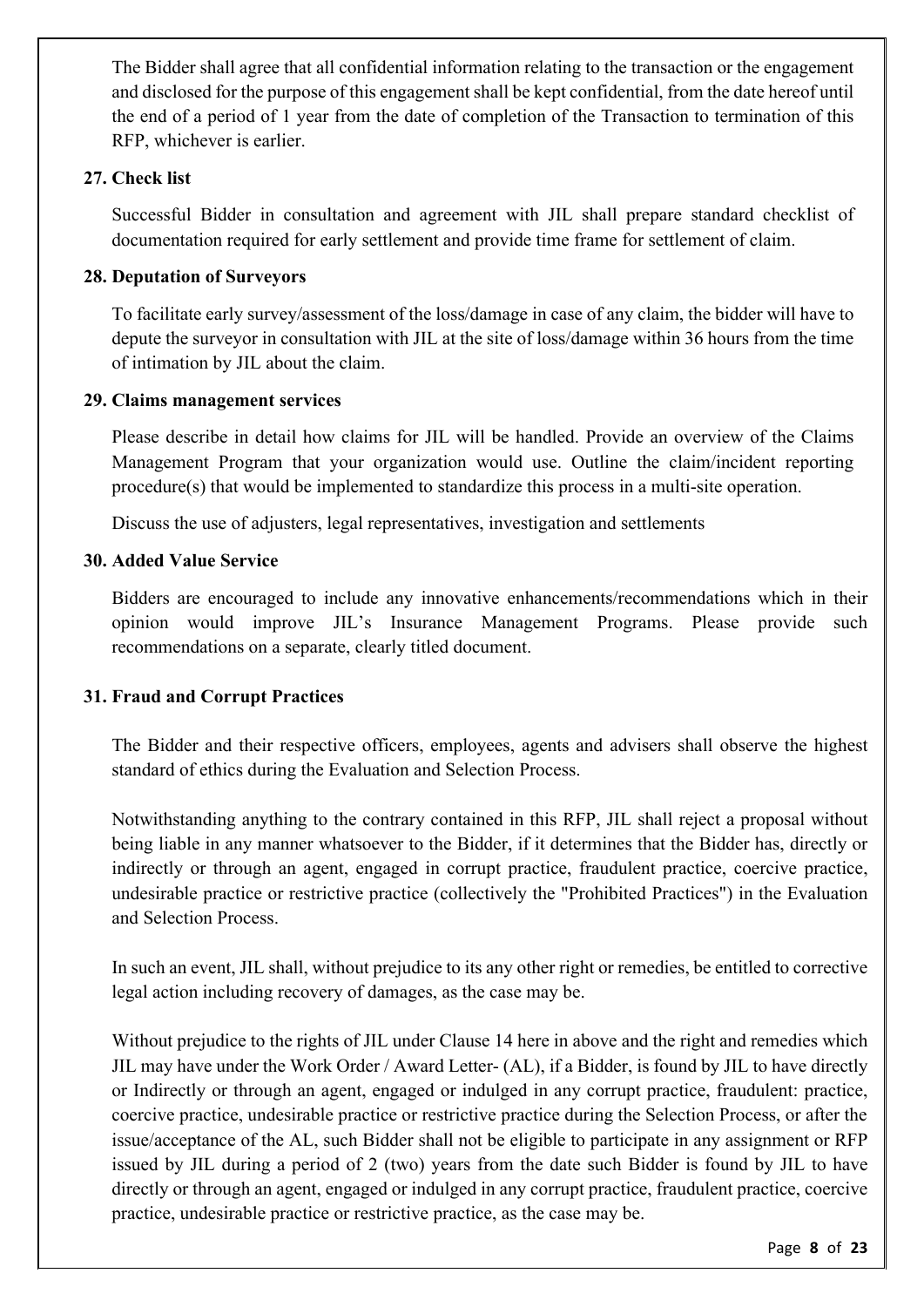For the purposes of this Section, the following terms shall have the meaning hereinafter respectively assigned to them:

**(a) "Corrupt practice"** means (i) the offering, giving, receiving, or soliciting, directly or indirectly, of anything of value to influence the action of any person connected with the Selection Process (for avoidance of doubt, offering of employment to or employing or engaging in any manner whatsoever, directly or indirectly, any official of JIL who is or has been associated in any mariner, directly or indirectly with the Selection Process or the AL or has dealt with matters concerning the AL or arising there from, before or after acceptance thereof, at any time prior to the expiry of one year from the date such official resigns or retires from or otherwise ceases to be in the service of JIL , shall be deemed to constitute influencing the actions of a person connected with the Selection Process);

**(b) "Fraudulent practice"** means a misrepresentation or omission of facts or disclosure of incomplete facts, in order to influence the Selection Process;

**(c) "Coercive practice"** means impairing or harming or threatening to impair or harm, directly or indirectly, any person or properly to influence any person's participation or action in the Selection Process;

**(d) "Undesirable practice"** means (i) establishing contact with any person connected with or employed or engaged by JIL with the objective of canvassing, lobbying or in any manner influencing or attempting to influence the Selection Process; and

**(e) "Restrictive practice"** means forming a cartel or arriving at any understanding or arrangement among Bidders or any other party with the objective of restricting or manipulating a full and fair competition in the Selection Process.

# **32. Other terms and conditions**

- o JIL reserves the right to enhance or reduce the amount of sum insured or reject or accept the quotation in part or full or distribute the works amongst the Bidders without assigning any reason.
- o JIL reserves the right to reject any or all Proposals without assigning any reason thereof as well as the right to add/ delete/ modify any one or more of the terms and conditions of Bid document: before award of Insurance. JIL also reserves the right not to award the assignment to any of the Bidder(s) and may terminate the bid process before award of assignment, without thereby incurring any liability.
- o JIL shall not in any way be held responsible for any procedural delay and shall not be assigned any financial loss caused during the Assignment.
- $\circ$  JIL reserves the right to withdraw this RFP at any time before signing of a definite Contract, without assigning any reason and shall not be held liable for any losses or damages caused by such withdrawal. The withdrawal of RFP would be by giving intimation through Email Communication.
- o JIL is not liable for any kind of brokerage or commission payable to broker other than the premium mentioned in financial proposal submitted as per clause 12 of this RFP.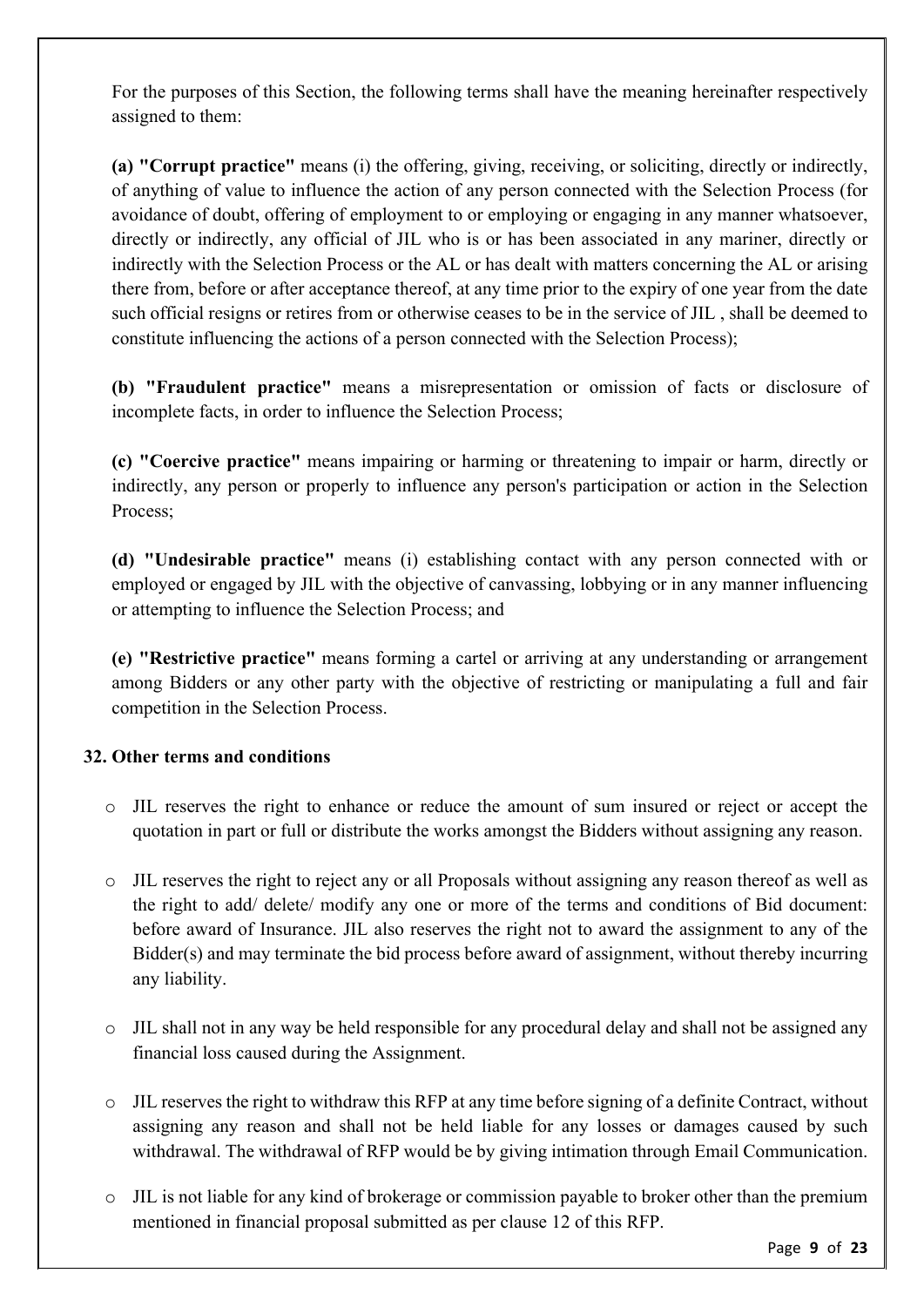o The decision of JIL in regard to acceptance or non-acceptance of the proposal will be final and binding on the Bidders.

#### **33. Bidder Responsibility**

- The bidder accepts full responsibility to understand all operations and activities of JIL (including all its assets) that require insurance. **Bidder also need to submit the summary report of survey conducted on Expressway.**
- Bidder will be required to submit the details of Principal insurance/Reinsurer companies engaged for this proposal.
- Bidders are required to quote the rates for all insurance policies separately. The rate and the premium, if any, for extensions/ add-on covers / clauses should not be quoted separately.
- Bidders shall provide complete details of extensions, inclusions, exclusions, deductibles and other terms & conditions.
- To educate on all aspects of the insurances, the Insurer shall organize seminars/Workshops, at no extra cost to Jaypee Infratech Limited, to facilitate understanding and effective implementation of polices once during the policy period.
- Bidder will issue the premium receipt and **the risk held cover note for the desired coverage immediately on receipt of the premium from Jaypee Infratech**. The original policy document shall be issued within one week from the date of the assumption of the risk. The policy document shall clearly indicate premium rates, premiums, sums insured, extensions, inclusions, exclusions, deductibles and other terms  $\&$  conditions in line with this RFP. Any amendment of the policies documents as required and requested by Jaypee Infratech Limited shall be confirmed by issuing endorsement within 4 working days of the receipt of the necessary premium / information from Jaypee Infratech Limited.

#### **34. Irrevocable Offer**

The bidder hereby acknowledges that offers contained within your response to this Request for Proposal shall remain open for acceptance by the JIL for a period of not less than Thirty (30) days from the due date of this Request for Proposal.

#### **35. Proposal Cost**

JIL is not liable for any costs incurred by Bidder, Brokers or Insurers in preparing responses to this Request for Proposal or for any work performed prior to official appointment by JIL.

#### **36. Modified Proposals**

In the event that a preferred proposal does not meet JIL's requirements, JIL reserves the right to enter into negotiations with the bidders to arrive at a mutually satisfactory arrangement with respect to any terms or modifications to the proposal.

#### **37. Non-Collusion**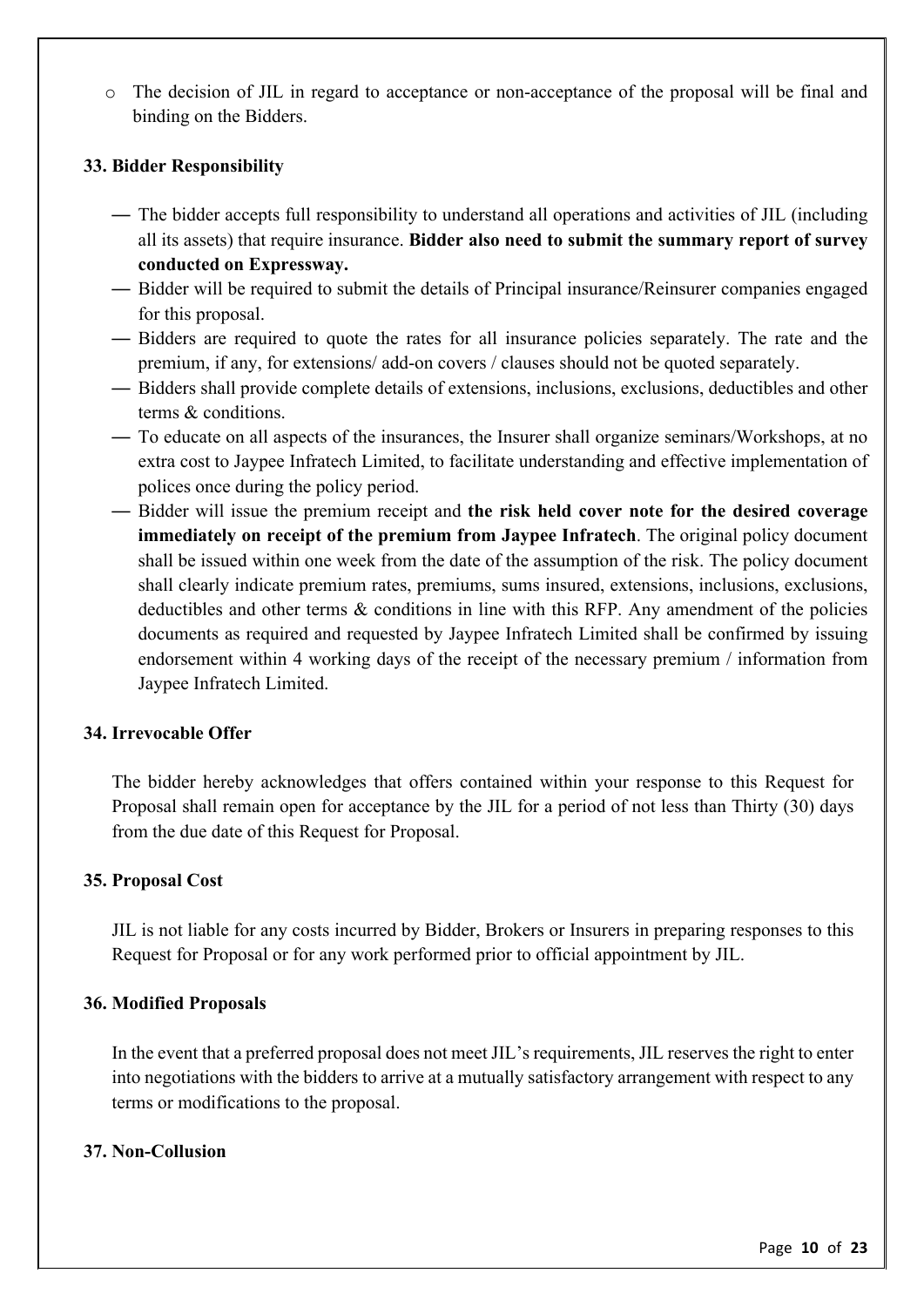A bidder shall not discuss or communicate, directly or indirectly, with any other Bidder or their agent or representative about the preparation of their proposal. Each Bidder shall attest that its participation in the RFP process is conducted without collusion or fraud.

If JIL discovers there has been a breach of this requirement at any time, JIL reserves the right to disqualify the Proposal or to terminate any ensuing Agreement.

#### **38. Conflict of Interest**

Bidders must disclose to JIL in their Proposal any potential conflict of interest, including any which may involve JIL employees who may have a financial interest in a Bidder. If such conflict of interest does exist JIL may, at its discretion, refuse to consider the Proposal.

#### **39. Dispute Settlement**

Disputes, if any, arising out of this contract/ agreement will be mutually settled without any obligation on any party. However, in the event of non-settlement of disputes through amicable means, such disputes shall be resolved as per Arbitration and Conciliation Act, 1996. The venue of the Arbitration shall be at Noida and the language shall be in Hindi/English. The arbitration shall be conducted by a sole arbitrator who shall be mutually appointed by both the parties.

All matters relating to insurance of assets of JIL and the bidding procedure thereof shall be governed by the laws of Union of India. Only Courts at District Gautam Budh Nagar (with exclusion of all other Courts) shall have the jurisdiction to decide or adjudicate on any matter, which may arise.

Bidders are requested to adhere to laws/ guidelines applicable to this Transaction which includes the following but not limited to:

- a. The Insurance Act, 1938
- b. Companies Act, 2013 and amendments thereof, if any and as applicable.
- c. General Insurance Business (Nationalization) Act, l972
- d. Insurance Regulatory and Development Authority (IRDA) Act, 1999.
- e. The Competition Act, 2002
- f. All other such Acts, Rules, Regulations, General Orders, Guidelines, Circulars and amendment thereof issued by IRDA, Ministry of Corporate Affairs, Ministry of Finance, Government of India, IIB, IBBI, GIC or any such other regulatory/statutory bodies in India or its agencies thereof.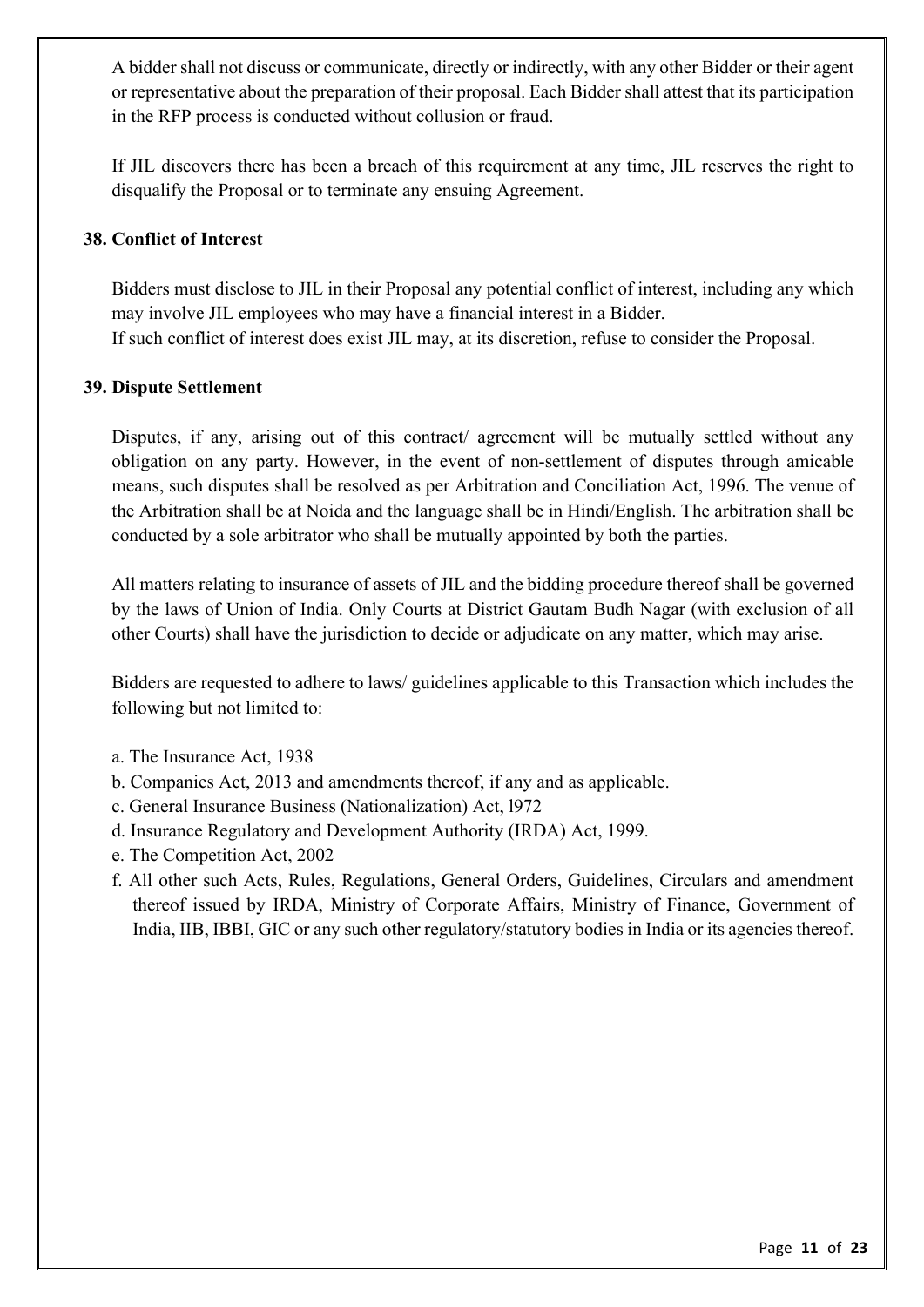# **Bidders Evaluation Criteria**

| S.             | Information /                                                                                                                    | <b>Supporting Documents to be</b>                                                                                                                                                                                                                                                                                        | Page          | <b>Remarks</b> |
|----------------|----------------------------------------------------------------------------------------------------------------------------------|--------------------------------------------------------------------------------------------------------------------------------------------------------------------------------------------------------------------------------------------------------------------------------------------------------------------------|---------------|----------------|
| No.            | <b>Documentation</b>                                                                                                             | submitted                                                                                                                                                                                                                                                                                                                | <b>Number</b> | (If any)       |
| 1.<br>2.       | NIT no.<br>Name of the company<br>Registered office address<br>address                                                           | Copy of Certificate under<br>Companies Act along-with<br>Certificate of incorporation &<br><b>MOA</b>                                                                                                                                                                                                                    |               |                |
| $\overline{3}$ | Contact person & Mobile No<br>&E-mail id                                                                                         |                                                                                                                                                                                                                                                                                                                          |               |                |
| $\overline{4}$ | Type of License                                                                                                                  | Copy of Original license issued<br>by IRDA while granting the<br>license and confirmation that the<br>entity can do business                                                                                                                                                                                             |               |                |
| 5              | The Bidder should have valid<br>registration<br><b>GST</b><br>with<br>Authority                                                  | Self-attested Photocopy of valid<br>GST registration                                                                                                                                                                                                                                                                     |               |                |
| 6              | The Bidders will have to<br>indicate the time they<br>require for settlement and<br>payment of claim(s).                         | Days/Months after survey                                                                                                                                                                                                                                                                                                 |               |                |
| $\overline{7}$ | The bidders should have large<br>corporate/ Public<br>Sector/<br>government clients                                              | Submit a minimum list of 10<br>Clients                                                                                                                                                                                                                                                                                   |               |                |
| 8              | The Bidder should have a<br>Minimum Average Annual<br>Turnover of Rs. 500.00 crores<br>during last 3 (three) Financial<br>Years. | Self-attested<br>photocopy<br>of<br>Audited Profit & Loss A/c and<br><b>Balance Sheet/Income Tax</b><br>Return of the last 3 (three) years<br>in support of their Annual<br>Turnover.                                                                                                                                    |               |                |
| 9              | <b>Claims Management Services</b>                                                                                                | Please describe in detail how<br>claims for JIL will be handled.<br>Provide an overview of the<br>Claims Management Program<br>that your organization would use.<br>Outline<br>the<br>claim/incident<br>reporting procedure(s) that would<br>be implemented to standardize<br>this process in a multi-site<br>operation. |               |                |

Date: Place: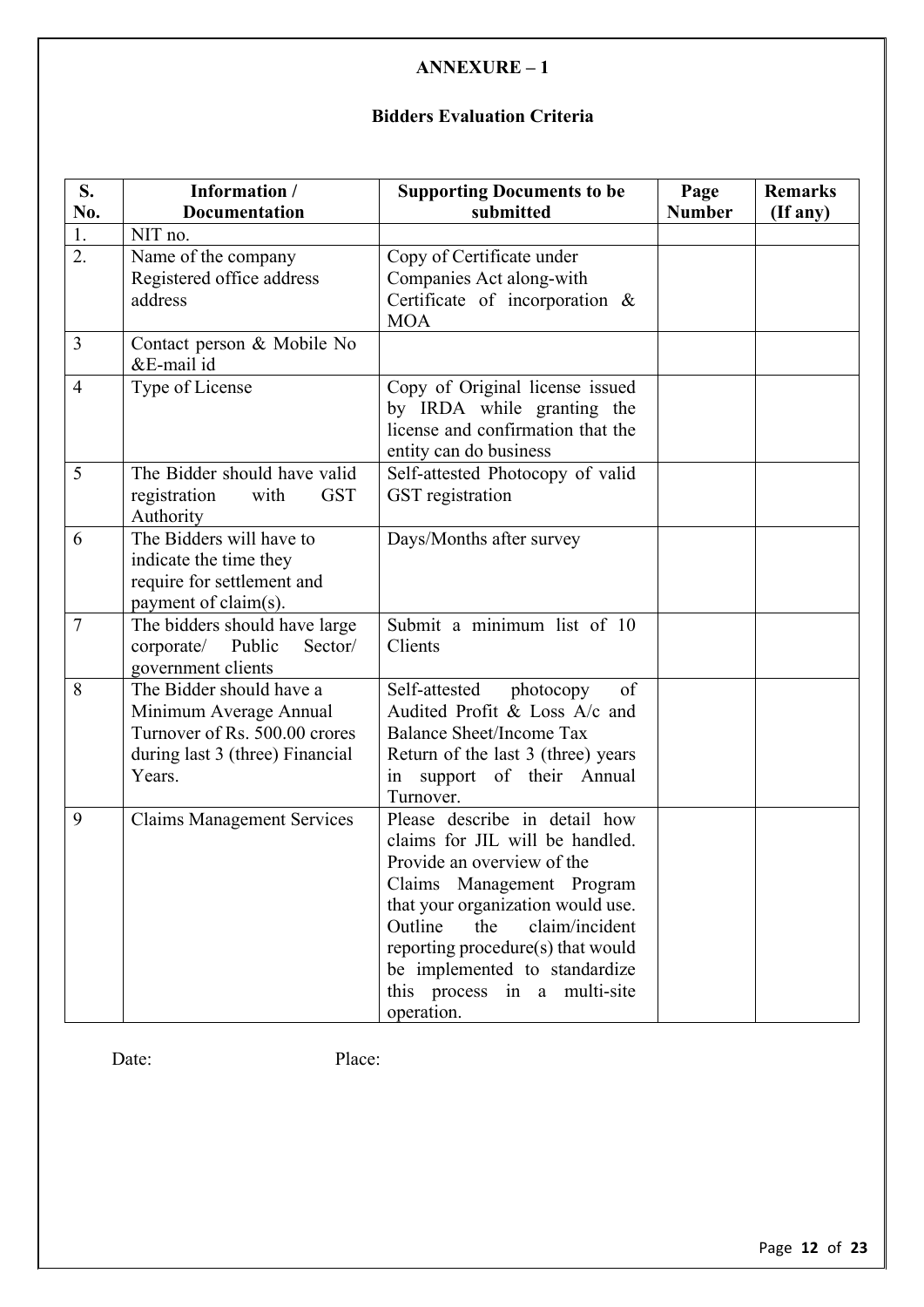# **ANNEXURE – 2 Declaration**

# (TO BE TYPED ON A LETTER HEAD OF THE COMPANY/ FIRM)

Dated: , 2022

The Interim Resolution Professional Jaypee Infratech Limited Sector 128, Noida – 201304 Uttar Pradesh, India

# **Re: Insurance Policy of Yamuna Expressway of Jaypee Infratech Limited**

Dear Sir,

To

This is with reference to your Ref. No. JIL/RFP/Insurance Bids dated ........ on the above subject that:

- 1. We have carefully read and understood all the terms and conditions of the document and hereby convey our acceptance to the same.
- 2. The information / documents furnished along with the above offer are true and authentic to the best of my knowledge and belief. We are well aware of the fact that furnishing of any false information / fabricated document would lead to rejection of our offer at any stage besides liabilities toward prosecution under appropriate law.
- 3. We have not been suspended / delisted / blacklisted by Central/ State Govt. Ministry / Department / Public Sector Undertaking / IRDA / SEBI / Autonomous Body / Financial Institution / Court.
- 4. We have not been found guilty by a court of law in India for fraud, dishonesty or moral turpitude.
- 5. We agree that the decision of JIL in selection of Bidders will be final and binding to us.
- 6. We hereby undertake and confirm that I/ we have understood the scope of work properly and shall carry out the work as mentioned in this RFP.

Date: Signature of authorized representative Place: (Full Name and Designation) Company's Se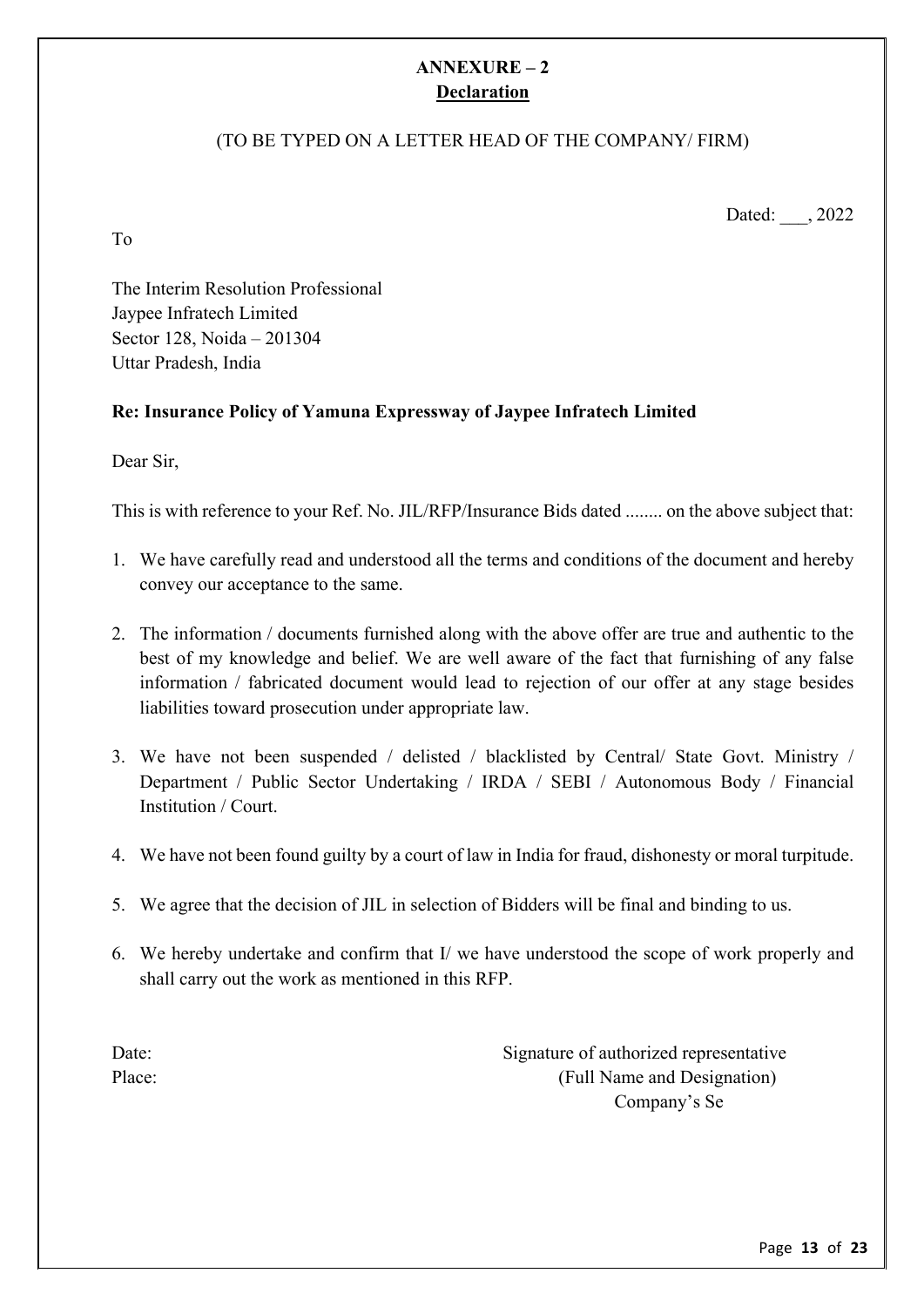# **Description of Asset on Yamuna Expressway of Jaypee Infratech Limited**

1. Standard Fire & Special Perils (including FLEXA, Earthquake & STFI) (Rs Crores)

| SI.            | <b>Description</b>                                                            | <b>Building/Super</b> | <b>Others</b>  |
|----------------|-------------------------------------------------------------------------------|-----------------------|----------------|
| N <sub>0</sub> |                                                                               | <b>Structure</b>      |                |
| $\mathbf{A}$   | <b>Fire Policy For CP-1</b>                                                   |                       |                |
|                | Fire Policy for CP-1, 0.00 Km to 56.00 km Expressway including service road   | 1,755.62              |                |
|                | and fencing, ADD on cover- Earthquake cover (fire and shock)                  |                       |                |
| $\mathbf{B}$   | <b>Fire Policy For CP-2</b>                                                   |                       |                |
|                | Fire Policy for CP-2, 56.00 Km to 110.00 km Expressway including service road | 1,770.19              |                |
|                | and fencing, crash barrier, fencing, Add on cover - Earthquake cover (fire &  |                       |                |
|                | shock)                                                                        |                       |                |
| $\mathcal{C}$  | <b>Fire Policy For CP-3</b>                                                   |                       |                |
|                | Fire Policy for CP-3, 110.00 Km to 165.00 km Expressway including service     | 1,710.58              |                |
|                | road, crash barrier, Add on cover - Earthquake cover (fire & shock)           |                       |                |
| D              | Interchange (06 Nos)                                                          | 1,301.42              |                |
| ${\bf E}$      | Facilities $(4+6)$                                                            | 103.00                | $\blacksquare$ |
| $\overline{F}$ | <b>Exit/Entry ramp (22 Nos)</b>                                               | 110.00                |                |
| G              | Toll Plaza (03 Nos)                                                           | 27.00                 |                |
| H              | <b>Minor Bridge (41 Nos)</b>                                                  | 239.85                |                |
| $\mathbf I$    | Vehicular Underpasses (VUP-70 Nos)                                            | 87.50                 |                |
| J              | Cart track/PUP (76 Nos)                                                       | 95.00                 |                |
|                |                                                                               |                       |                |
| K              | Box culvert (183 Nos)                                                         | 274.00                |                |
|                |                                                                               |                       |                |
| L              | Metal Beam Crash Barrier (MBCB – Threis beam + W beam)                        | 210.00                |                |
|                |                                                                               |                       |                |
| $\mathbf{M}$   | Bajna Ramp (04 Nos)                                                           | 20.00                 |                |
|                |                                                                               |                       |                |
| ${\bf N}$      | Toll Equipment, Office Equipment, Site Equipments & Computers- Fastag         | 76.00                 | $\overline{a}$ |
|                | (Location – YEP Project & Sector 128 Noida)                                   |                       |                |
| $\overline{O}$ | Store (YEP-0.00 Km to 165.00 Km) Jewar, Mathura & Agra Toll Plaza)            | 0.7902                |                |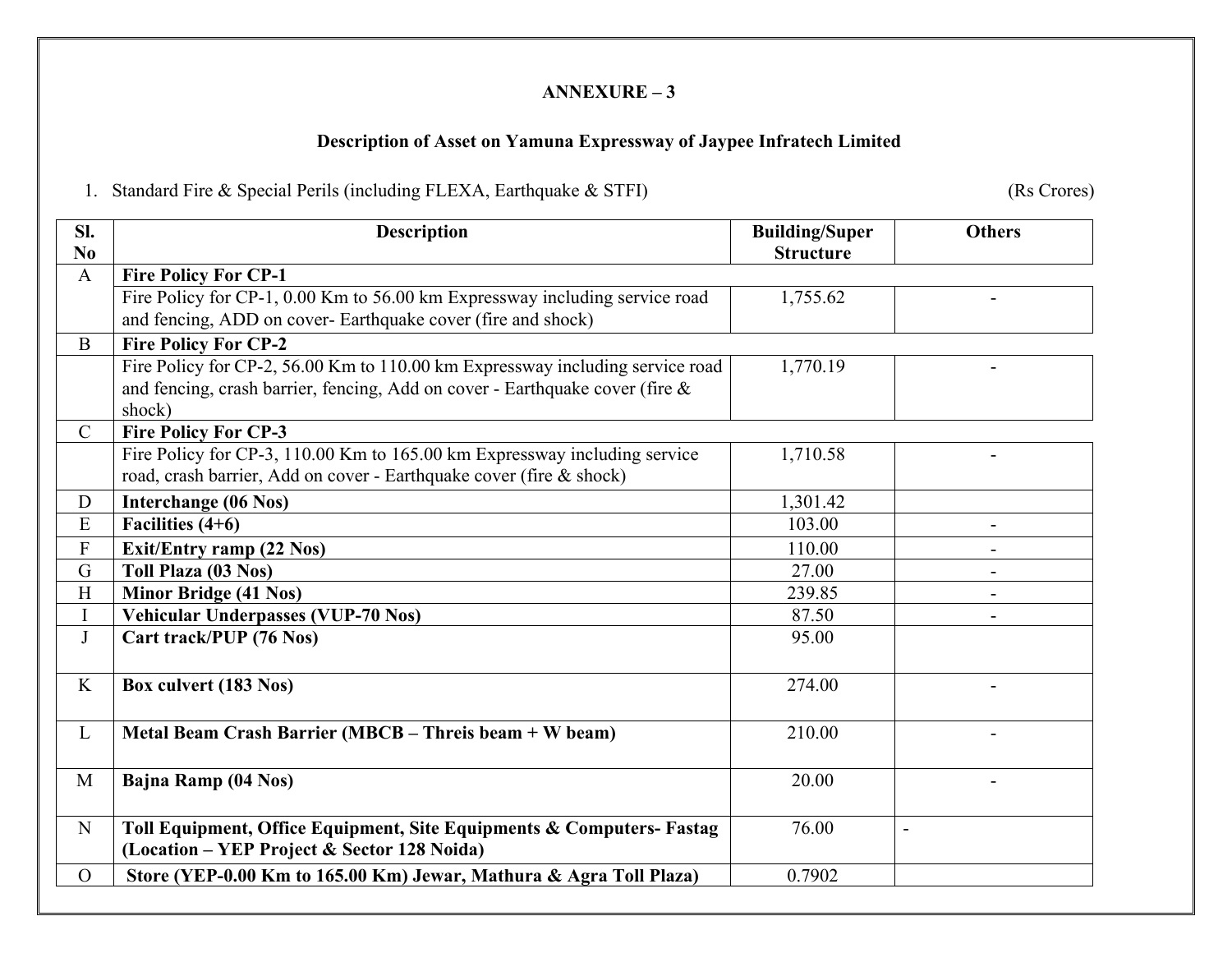| 770005<br>. . |  |
|---------------|--|
|               |  |

- 2. (a)Business Interruption with indemnity period of 3 months Limit **Rs 150 Crores**  (b)Business Interruption/loss of revenue due to force majeure including any pandemic with indemnity period of 3 months – Limit **Rs 150 Crores.**
- 3. Burglary Insurance Rs 80.51 Crores
- 4. Money Insurance
	- a. Money in Transit **Rs 100 Crores** (annual carrying limit) / **Rs 2 Crore** (single carrying limit)
	- b. Money in Safe & Till **Rs 3 Crores & 3 Crores** (Cash deposit limit 5 days)
- 5. Public Liability Insurance **Rs 25 Crores**
- 6. Fidelity Insurance **Rs 2 Crores/ employee for 303 employees**
- 7. Plate Glass Insurance **Rs 1.50 Cr**

#### **Policy Deductibles**

**For SFSP:** 5% of the claim subject to Minimum INR 200,00,000/-

**For Business Interruption:** 7 days of Standard Gross Profit

For Burglary: 5% of the claim amount subject to minimum of Rs 5000/- for each & every claim

For Money: 5% of the claim amount subject to minimum of Rs 5000/- for each & every claim

For Fidelity: 5% of the claim amount subject to minimum of Rs 5000/- for each & every claim

**For Plate Glass:** 5% of the claim amount subject to minimum of Rs 5000/- for each & every claim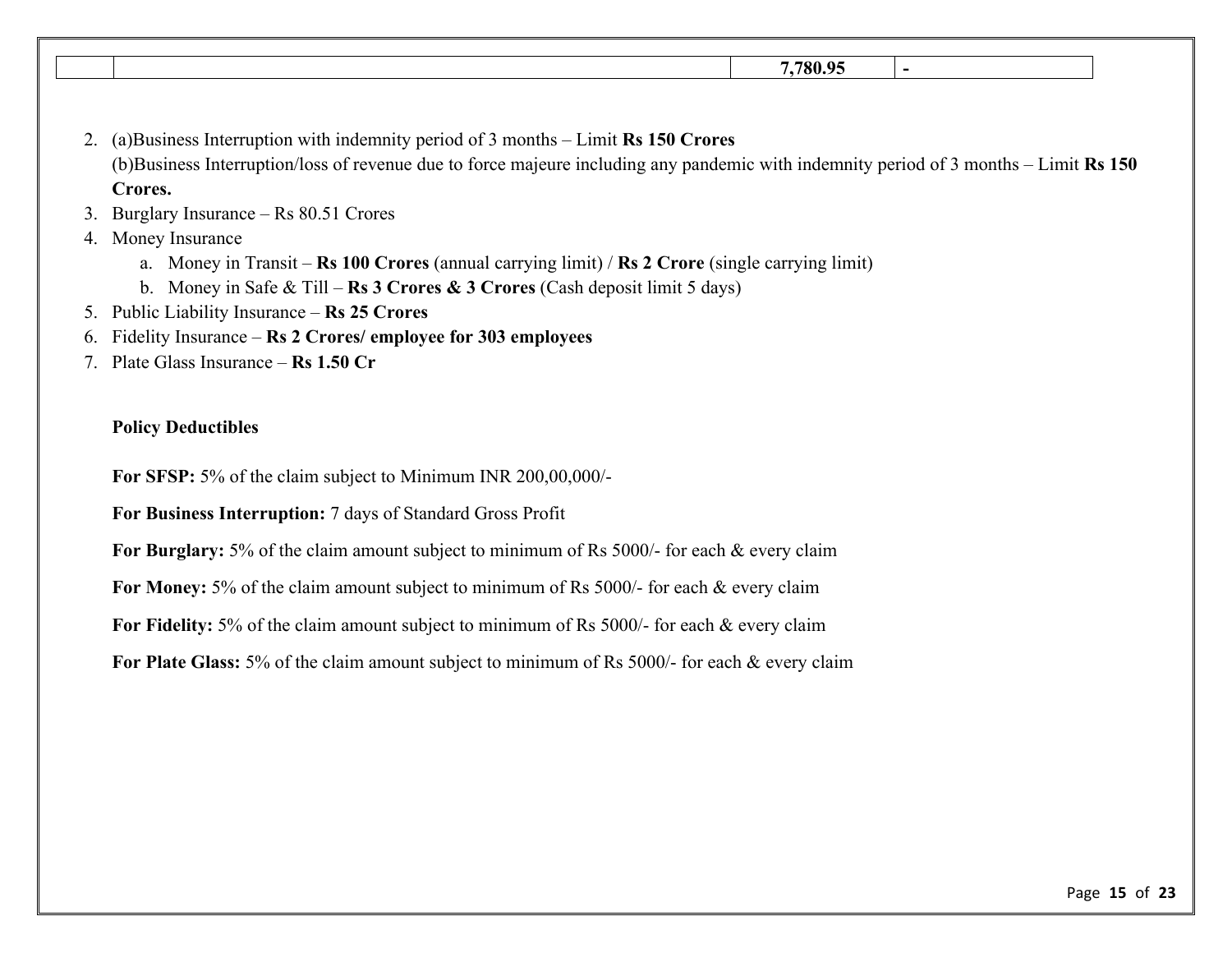# **Format for sending pre-bid queries**

Ref: RFP Notification << > >>> Name of the bidder: Contact address of the bidder:

**S.no Section number Page number Query**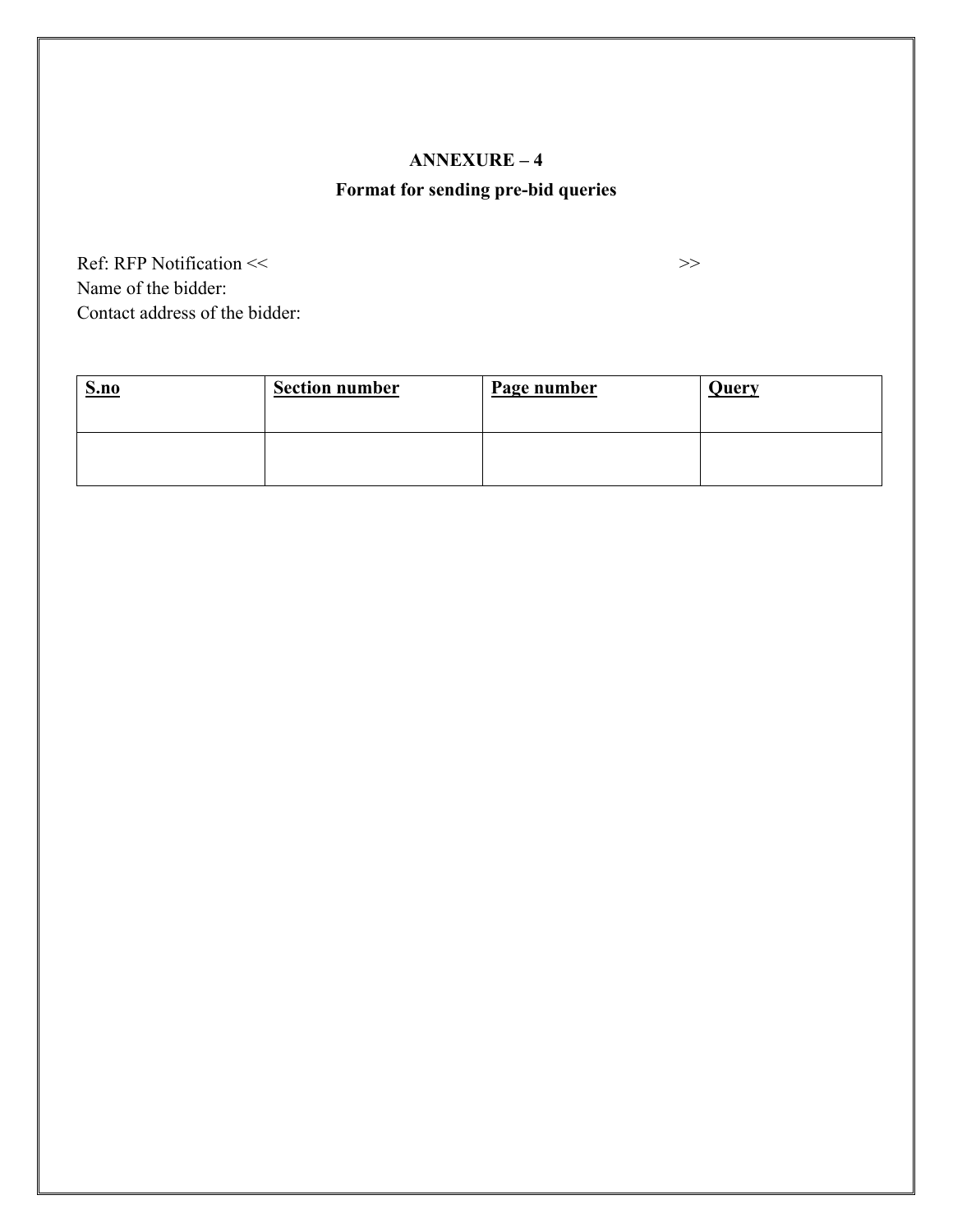# Acceptance to Terms & Conditions **(Letter to JIL on the Bidder's letterhead)**

To

The Interim Resolution Professional Jaypee Infratech Limited Sector 128, Noida – 201304 Uttar Pradesh, India

Dear Madam/Sir,

**Subject: RFP** –

With reference to the above RFP, having examined and understood the instructions, terms and conditions forming part of the RFP, we hereby enclose our offer, as detailed in your above referred RFP.

We further confirm that the offer is in conformity with the terms and conditions as mentioned in the RFP and all required information.

We understand that JIL is not bound to accept the offer either in part or in full and that JIL has right to reject the offer in full or in part without assigning any reasons whatsoever.

Yours faithfully, Authorized Signatories (Name & Designation, seal of the firm) Date: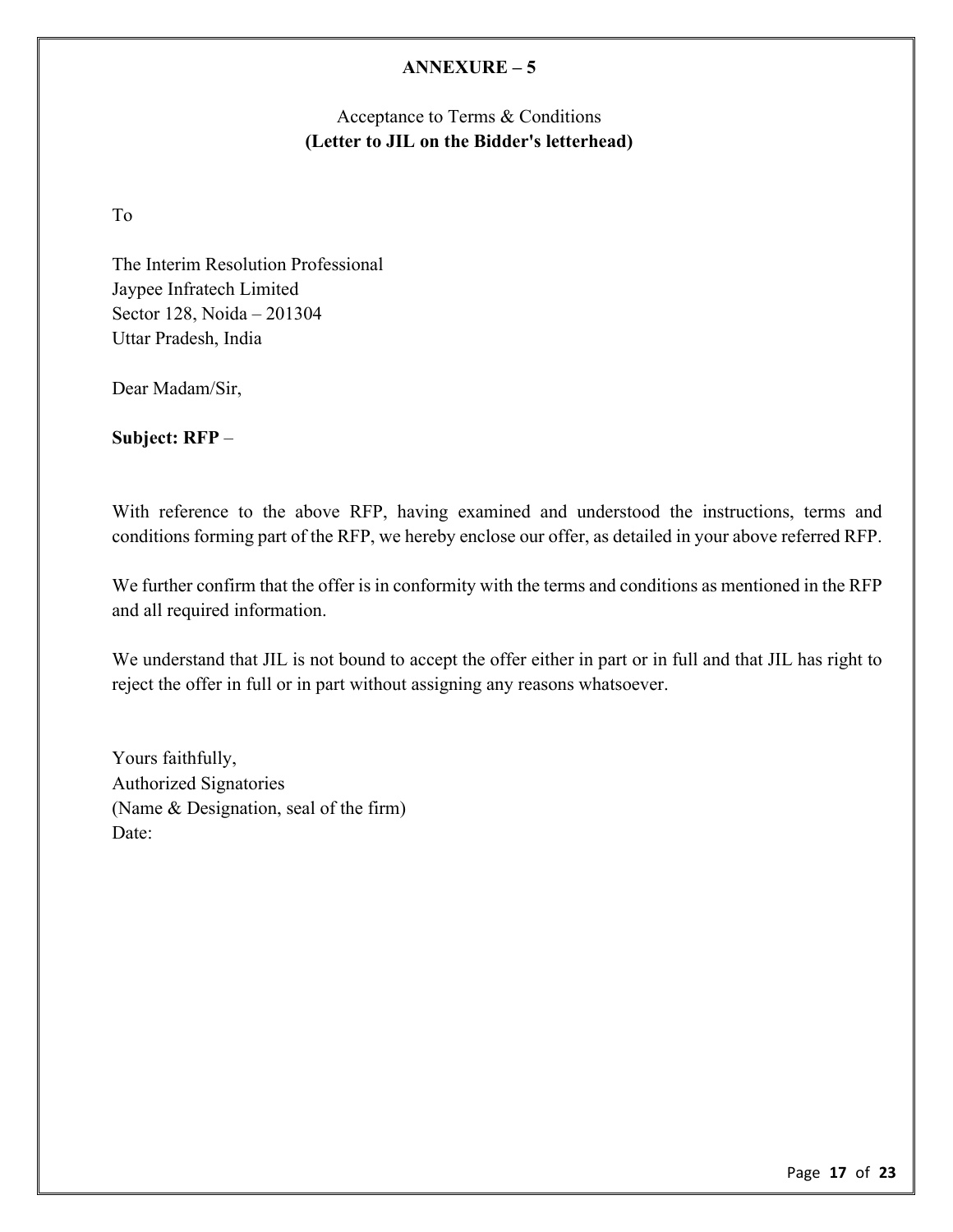#### **Non-Disclosure Agreement**

WHEREAS, we, having Registered Office at experiment referred to as the COMPANY, are agreeable to offering warranty Support to JIL, having its Head Office at Noida.

WHEREAS, the COMPANY understands that the information regarding Expressway, Provided by JIL in their Request for Proposal is confidential and/or proprietary to JIL and

WHEREAS, the COMPANY understands that in the course of submission of the offer for the said Management Solution and/or in the aftermath thereof, it may be necessary that the COMPANY may perform certain jobs/duties on JIL's properties and/or have access to certain plans, documents, approvals or information of JIL; NOW THEREFORE, in consideration of the foregoing, the COMPANY agrees to all of the following conditions, in order to induce JIL to grant the COMPANY specific access to JIL's property/information

The COMPANY will not publish or disclose to others, nor, use in any services that the COMPANY performs for others, any confidential or proprietary information belonging to JIL, unless the COMPANY has first obtained JIL's written Authorization to do so.

The COMPANY agrees that notes, specifications, designs, memoranda and other data shared by JIL or prepared or produced by the COMPANY for the purpose of submitting the offer to JIL for the said Management Solution, will not be disclosed to during or subsequent to submission of the offer to JIL, to anyone outside JIL.

The COMPANY shall not, without JIL's written consent, disclose the contents of this Request for Proposal (Bid) or any provision thereof, or any specification, plan, pattern, sample or information (to be) furnished by or on behalf of JIL in connection therewith, to any person(s) other than those employed/engaged by the COMPANY for the purpose of submitting the offer to JIL and/or for the performance of the Contract in the aftermath. Disclosure to any employed/engaged person(s) shall be made in confidence and shall extend only so far as necessary for the purposes of such performance.

Authorized Signatory Name: Designation: Company Stamp: Place & Date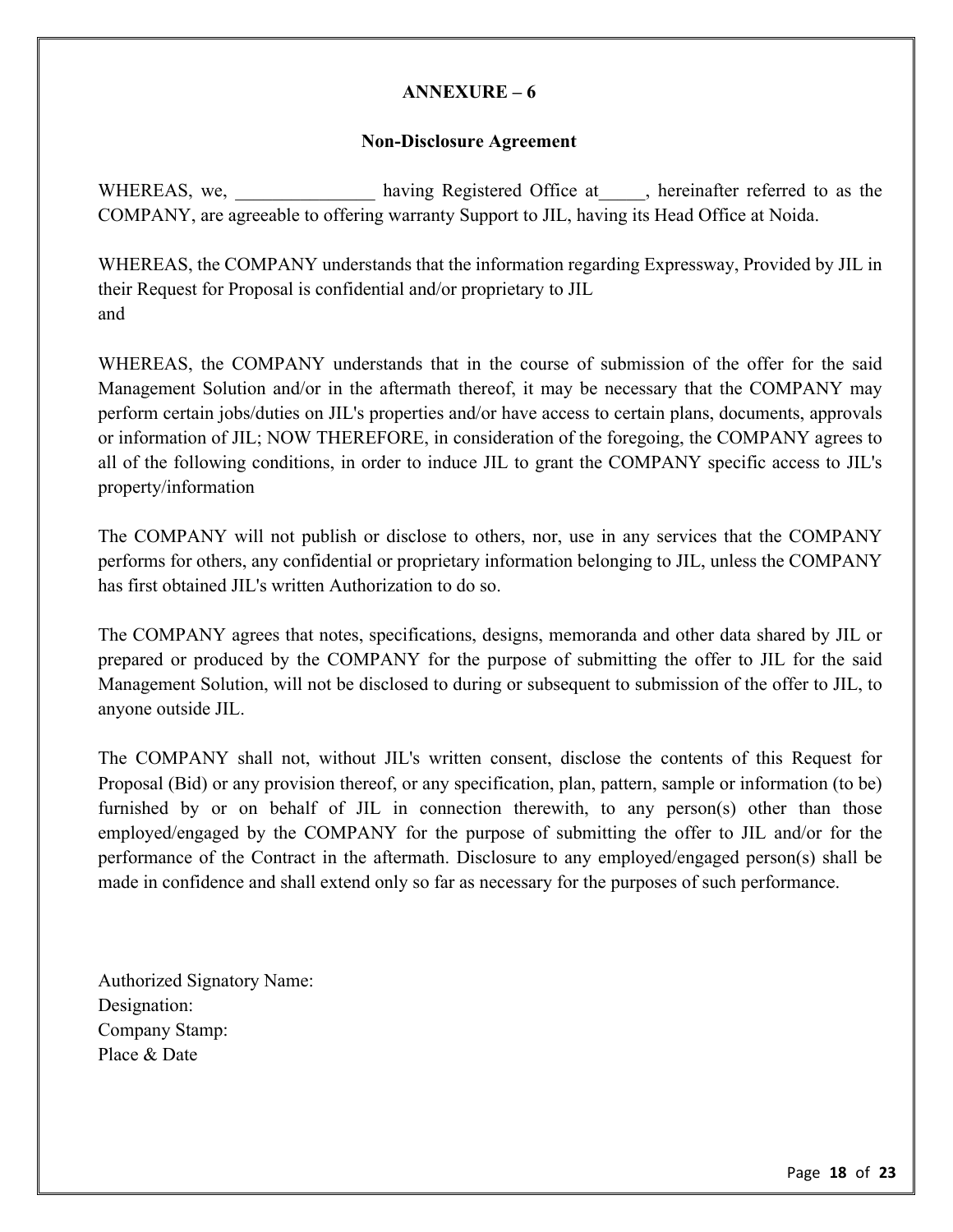# **Financial Proposal**

# **Description of Asset on Yamuna Expressway of Jaypee Infratech Limited**

(INR in Crore)

| <b>Sr</b><br>$\mathbf{n}\mathbf{o}$ | <b>Particulars</b>     | Location                                                                                                                                                                        | Occupancy | <b>Sum</b><br><b>Insured</b> | Flexa<br>Rate | <b>STFI</b><br>Rate | EQ<br>Rate | Flexa<br>Prem | <b>STFI</b><br>Prem | EQ<br>Prem | Impact<br>Damage | <b>Total</b><br>Premium | <b>GST</b> | Premium<br>(Including<br>GST) |
|-------------------------------------|------------------------|---------------------------------------------------------------------------------------------------------------------------------------------------------------------------------|-----------|------------------------------|---------------|---------------------|------------|---------------|---------------------|------------|------------------|-------------------------|------------|-------------------------------|
| $\mathbf{A}$                        | Expressway<br>$CP-1$   | Fire Policy for CP<br>$-1(0.00 \text{ to } 56.00)$<br>km) Expressway<br>Including service<br>road and fencing,<br>ADD on cover-<br>Earthquake cover<br>(Fire and shock)         | Road      | 1,755.62                     |               |                     |            |               |                     |            |                  |                         |            |                               |
| $\mathbf B$                         | Expressway<br>$CP-2$   | Fire Policy for CP<br>$-2$ (56.00 to<br>$110.00 \text{ km}$ )<br>Expressway<br>Including service<br>road and fencing,<br>ADD on cover-<br>Earthquake cover<br>(Fire and shock)  | Road      | 1,770.19                     |               |                     |            |               |                     |            |                  |                         |            |                               |
| $\mathbf C$                         | Expressway<br>$CP-3$   | Fire Policy for CP<br>$-3$ (110.00 to<br>$165.00 \text{ km}$ )<br>Expressway<br>Including service<br>road and fencing,<br>ADD on cover-<br>Earthquake cover<br>(Fire and shock) | Road      | 1,710.58                     |               |                     |            |               |                     |            |                  |                         |            |                               |
| ${\bf D}$                           | Interchange (06<br>No) | $0.00$ Km to<br>165.00 Km from<br>Greater Noida to<br>Agra                                                                                                                      | Road      | 1,301.42                     |               |                     |            |               |                     |            |                  |                         |            |                               |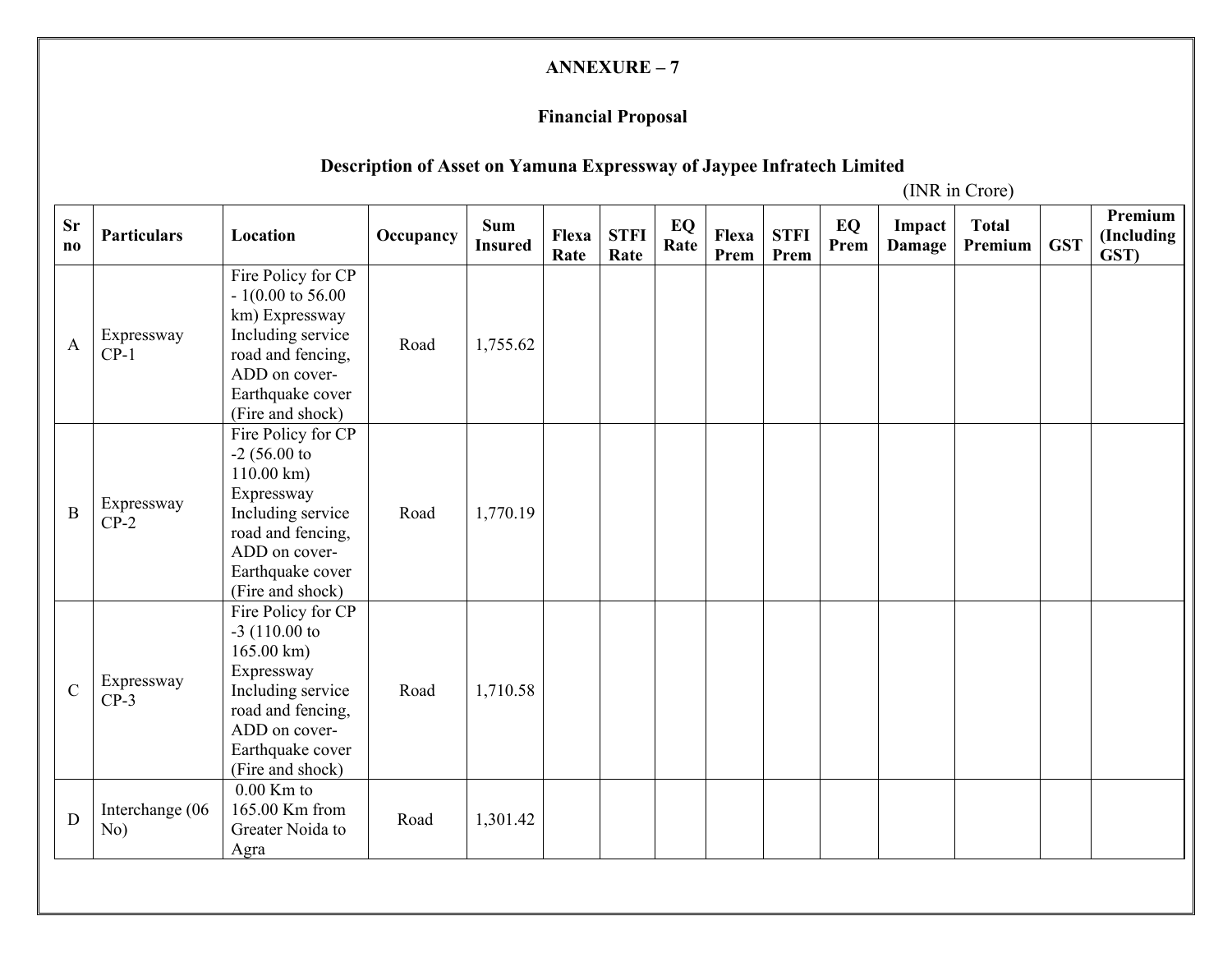| Km<br>0.00<br>to<br>165.00 Km from<br>Exit/Entry ramp<br>$\mathbf F$<br>Road<br>110.00<br>$(22$ Nos)<br>Greater Noida to<br>Agra<br>Km<br>0.00<br>to<br>Main Toll Plaza<br>165.00 Km from<br>Toll<br>G<br>27.00<br>$(03$ Nos $)$<br>Greater Noida to<br>Agra<br>Km<br>0.00<br>to<br>165.00 Km from<br>Minor Bridge<br>$\, {\rm H}$<br>Road<br>239.85<br>$(41$ Nos)<br>Greater Noida to<br>Agra<br>$0.00$ Km to<br>165.00 Km from<br>VUP (70 Nos)<br>87.5<br>Road<br>$\mathbf I$<br>Greater Noida to<br>Agra<br>$0.00$ Km to<br>Cart Track/PUP<br>165.00 Km from<br>J<br>Road<br>95.00<br>$(76$ Nos)<br>Greater Noida to<br>Agra<br>$0.00$ Km to<br>165.00 Km from<br>Box culvert<br>K<br>Road<br>274.00<br>$(183$ Nos)<br>Greater Noida to<br>Agra<br>$0.00$ Km to<br><b>Metal</b><br>MBCB (Threis<br>165.00 Km from<br><b>Beam</b><br>$\mathbf L$<br>210.00<br>beam +W beam)<br>Greater Noida to<br>Crash<br><b>Barrier</b><br>Agra<br>Bajna Ramp (04<br>Bajna Ramp<br>$\mathbf M$<br>20.00<br>Road<br>$N_{OS}$ )<br>Toll | E | Facilities $(4+6)$ | 0.00<br>Km<br>to<br>165.00 Km from<br>Greater Noida to<br>Agra | Roadside | 103.00 |  |  |  |  |  |
|----------------------------------------------------------------------------------------------------------------------------------------------------------------------------------------------------------------------------------------------------------------------------------------------------------------------------------------------------------------------------------------------------------------------------------------------------------------------------------------------------------------------------------------------------------------------------------------------------------------------------------------------------------------------------------------------------------------------------------------------------------------------------------------------------------------------------------------------------------------------------------------------------------------------------------------------------------------------------------------------------------------------------|---|--------------------|----------------------------------------------------------------|----------|--------|--|--|--|--|--|
|                                                                                                                                                                                                                                                                                                                                                                                                                                                                                                                                                                                                                                                                                                                                                                                                                                                                                                                                                                                                                            |   |                    |                                                                |          |        |  |  |  |  |  |
|                                                                                                                                                                                                                                                                                                                                                                                                                                                                                                                                                                                                                                                                                                                                                                                                                                                                                                                                                                                                                            |   |                    |                                                                |          |        |  |  |  |  |  |
|                                                                                                                                                                                                                                                                                                                                                                                                                                                                                                                                                                                                                                                                                                                                                                                                                                                                                                                                                                                                                            |   |                    |                                                                |          |        |  |  |  |  |  |
|                                                                                                                                                                                                                                                                                                                                                                                                                                                                                                                                                                                                                                                                                                                                                                                                                                                                                                                                                                                                                            |   |                    |                                                                |          |        |  |  |  |  |  |
|                                                                                                                                                                                                                                                                                                                                                                                                                                                                                                                                                                                                                                                                                                                                                                                                                                                                                                                                                                                                                            |   |                    |                                                                |          |        |  |  |  |  |  |
|                                                                                                                                                                                                                                                                                                                                                                                                                                                                                                                                                                                                                                                                                                                                                                                                                                                                                                                                                                                                                            |   |                    |                                                                |          |        |  |  |  |  |  |
|                                                                                                                                                                                                                                                                                                                                                                                                                                                                                                                                                                                                                                                                                                                                                                                                                                                                                                                                                                                                                            |   |                    |                                                                |          |        |  |  |  |  |  |
|                                                                                                                                                                                                                                                                                                                                                                                                                                                                                                                                                                                                                                                                                                                                                                                                                                                                                                                                                                                                                            |   |                    |                                                                |          |        |  |  |  |  |  |
| <b>Office</b><br>Project &<br>N<br>P&M<br>76.00<br>Sector 128<br>Equipment,<br><b>Noida</b><br><b>Site</b><br><b>Equipments</b>                                                                                                                                                                                                                                                                                                                                                                                                                                                                                                                                                                                                                                                                                                                                                                                                                                                                                            |   | Equipment,         | <b>Location - YEP</b>                                          |          |        |  |  |  |  |  |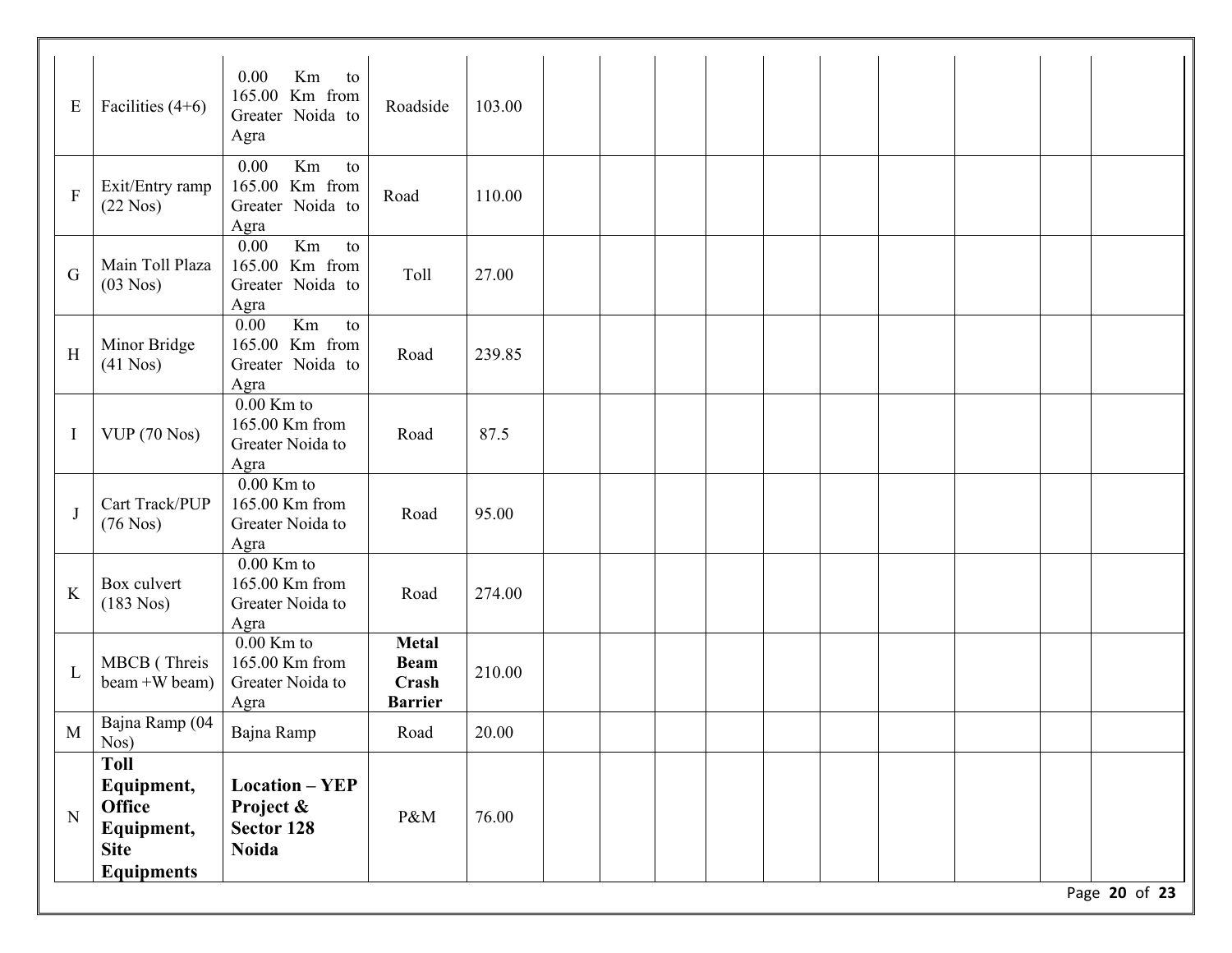|                | $\boldsymbol{\&}$<br>Computers-<br>Fastag                                                                                                                                       |                          |          |  |  |  |  |  |
|----------------|---------------------------------------------------------------------------------------------------------------------------------------------------------------------------------|--------------------------|----------|--|--|--|--|--|
| $\overline{O}$ | <b>Store</b><br><b>(YEP-0.00)</b><br><b>Km to 165.00</b><br>Km) Jewar,<br>Mathura &<br><b>Agra Toll</b><br>Plaza)                                                               | Store                    | 0.7902   |  |  |  |  |  |
| $\, {\bf p}$   | <b>Business</b><br>Interruption/loss<br>of revenue due<br>to force majeure<br>including any<br>pandemic with<br>indemnity<br>period of 12<br>$months - Limit$<br>Rs 450 Crores. | <b>FLOP</b>              | 150.00   |  |  |  |  |  |
| Q              | Burglary<br>Insurance                                                                                                                                                           | $\overline{\phantom{a}}$ | 80.51    |  |  |  |  |  |
| ${\bf R}$      | Money<br>Insurance                                                                                                                                                              | ÷                        |          |  |  |  |  |  |
| S              | Money in<br>Transit                                                                                                                                                             | $\overline{\phantom{a}}$ | 100.00   |  |  |  |  |  |
| $\overline{T}$ | Money in Safe                                                                                                                                                                   | $\equiv$                 | 3.00     |  |  |  |  |  |
| U              | Money in Till                                                                                                                                                                   | $\blacksquare$           | 3.00     |  |  |  |  |  |
| $\mathbf{V}$   | Public Liability<br>Insurance                                                                                                                                                   | $\blacksquare$           | 25.00    |  |  |  |  |  |
| W              | Fidelity<br>Insurance                                                                                                                                                           | $\blacksquare$           | 2.00     |  |  |  |  |  |
| $\mathbf X$    | Total No of<br>Employees-<br>303                                                                                                                                                | $\overline{\phantom{a}}$ |          |  |  |  |  |  |
| Y              | Plate Glass<br>Insurance                                                                                                                                                        | $\overline{\phantom{a}}$ | 1.50     |  |  |  |  |  |
|                | <b>GRAND</b><br><b>TOTAL</b>                                                                                                                                                    |                          | 8,145.96 |  |  |  |  |  |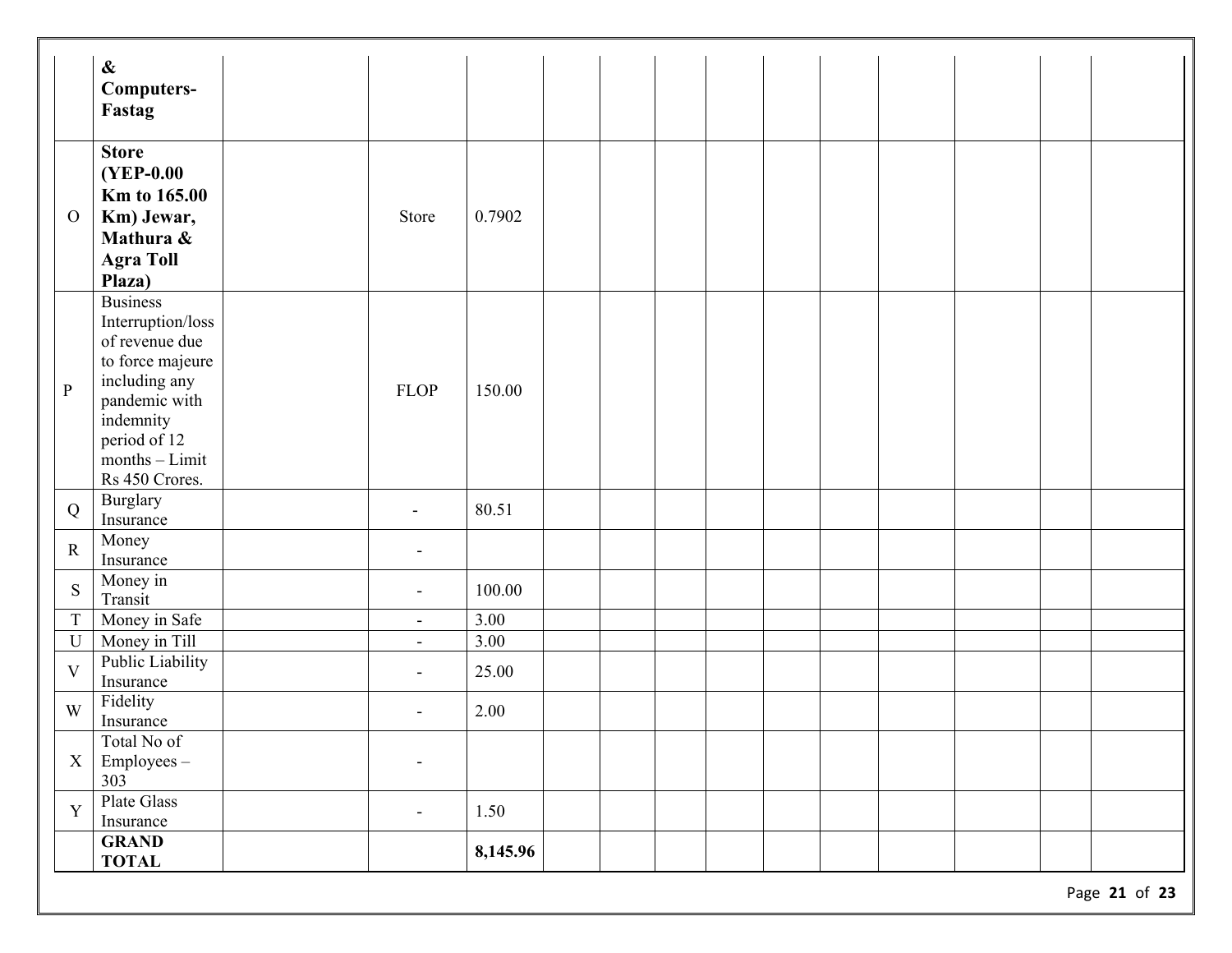Also, Bidders need to quote the financial proposal on below terms –

1. Annual Premium payment (at the beginning of the year)

Note\* - *Please note that the value of sum insured as mentioned in above table (in Annexure -7) is subject to minor modification on account of ongoing exercise of the valuation of the assets of the Yamuna Expressway'*.